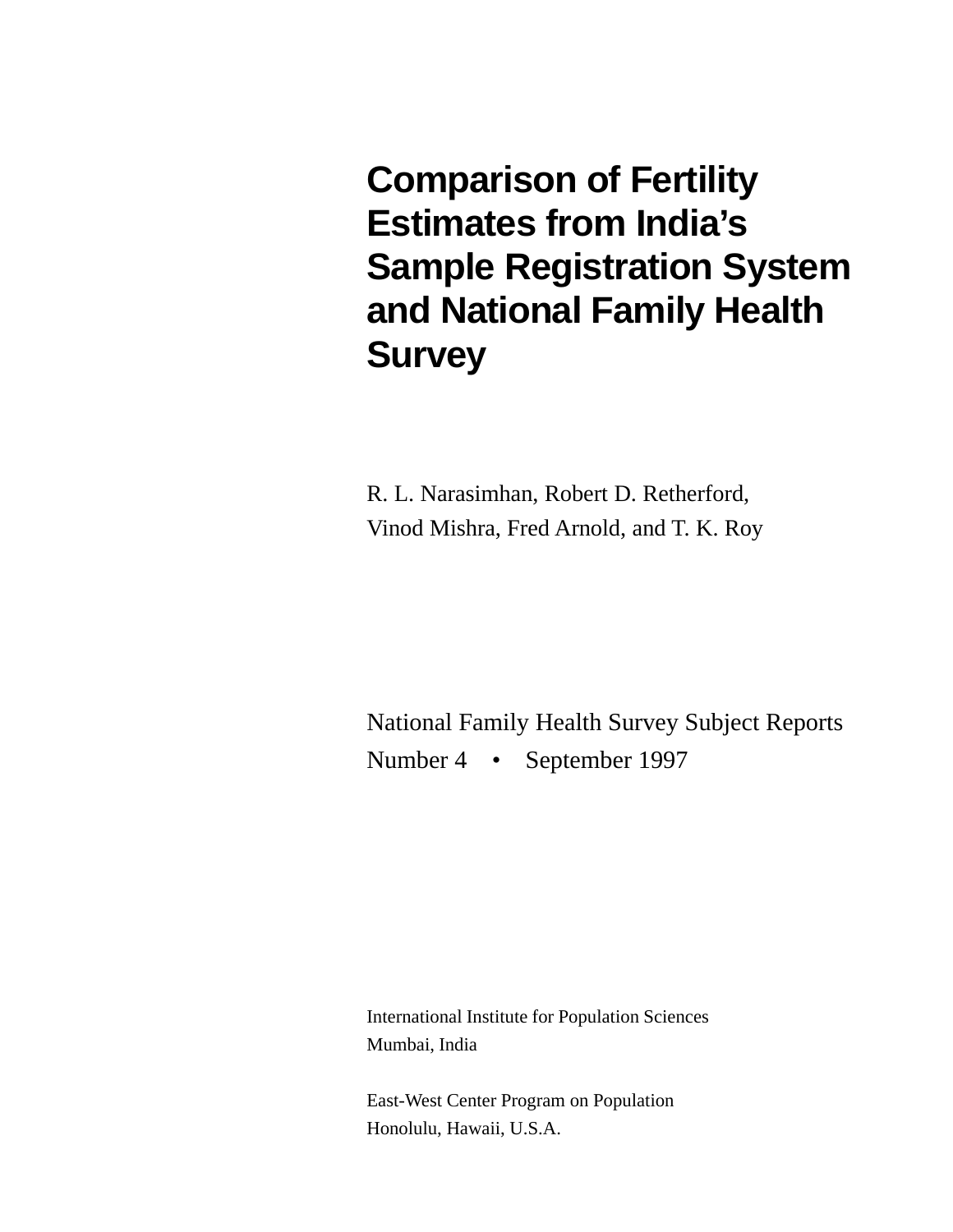India's National Family Health Survey (NFHS) was conducted in 1992–93 under the auspices of the Ministry of Health and Family Welfare. The survey provides national and state-level estimates of fertility, infant and child mortality, family planning practice, maternal and child health care, and the utilization of services available to mothers and children. The International Institute for Population Sciences, Mumbai, coordinated the project in cooperation with 18 population research centres throughout India, the East-West Center Program on Population in Honolulu, Hawaii, and Macro International in Calverton, Maryland. The United States Agency for International Development provided funding for the project.

ISSN 1026-4736

This publication may be reproduced for educational purposes.

An earlier version of this paper was presented at the International Union for the Scientific Study of Population (IUSSP) Seminar on Comparative Perspectives on Fertility Transition in South Asia, held in Islamabad, Pakistan, 17–20 December 1996. A considerably shortened version, entitled "Measuring the speed of India's fertility decline," was published as *National Family Health Survey Bulletin* No. 6.

*Correspondence addresses:* International Institute for Population Sciences Govandi Station Road, Deonar, Mumbai - 400 088, India Fax: 91-22-556-3257 • E-mail: ipps@axcess.net.in

East-West Center, Program on Population/Publications 1601 East-West Road, Honolulu, Hawaii 96848-1601, U.S.A. Fax: 1-808-944-7490 • E-mail: poppubs@ewc.hawaii.edu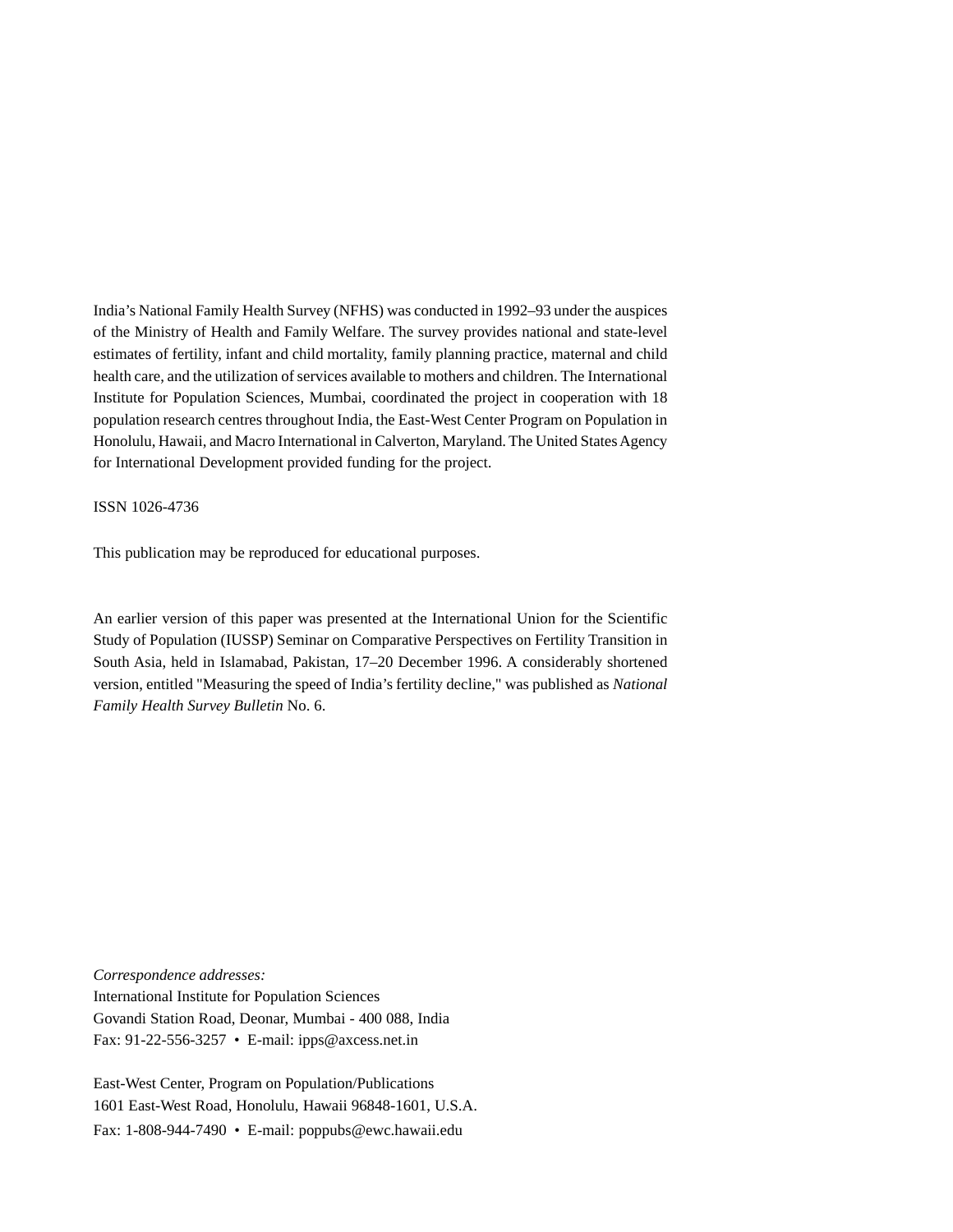# **Comparison of Fertility Estimates from India's Sample Registration System and National Family Health Survey**

**Abstract.** This Subject Report compares fertility trends estimated alternatively from India's Sample Registration System (SRS) and the 1992–93 National Family Health Survey (NFHS). Fertility trends are estimated for the 15-year period of 1978–92. A goal of the analysis is to explain discrepancies between the two sets of estimates and to arrive at an improved assessment of the true trend in fertility.

The results indicate that, since the late 1970s, fertility has fallen faster than indicated by the SRS but more slowly than indicated by the NFHS. For the most recent five-year period, 1988–92, estimates of the general fertility rate derived from the two sources coincide, but for earlier years the rate estimated from the NFHS is progressively higher than the rate estimated from the SRS. The analysis suggests three main reasons for this divergence in earlier years: (1) a higher rate of underregistration of births in earlier years in the SRS, (2) backward displacement of births in the NFHS, and (3) omission of births in the NFHS in the first but not the second or third five-year periods before the survey.

Because of the displacement and omission of births in the first five years before the survey, the general fertility rate derived from the NFHS for this period appears to be too low. Yet it is identical to the general fertility rate estimated from the SRS for the same period. This suggests that the SRS underregistered births to the same extent that the NFHS displaced and omitted births occurring during this period. In other words, the true level of fertility during 1988–92 was probably somewhat higher than indicated by either the NFHS or the SRS.

The NFHS estimate of the general fertility rate for the full 15-year period of 1978– 92 is affected very little, if at all, by displacement. But it is affected to some extent by the omission of births during the first five years of the period and therefore is undoubtedly somewhat too low. Despite this omission, the NFHS estimate of the general fertility rate for the 15-year period is 10 percent higher than the SRS estimate for the same period. This difference implies that the SRS underregistered births during 1978– 92 by at least 10 percent. This level of underregistration is considerably higher than indicated by evaluation studies conducted by the Office of the Registrar General, and it suggests that the improvement in birth registration completeness over time in the SRS has been much greater than previously thought.

The curve of fertility by woman's age tends to be shifted to the right (that is, to older ages) in the SRS, relative to the NFHS. This relative shift appears to be caused mainly by greater misreporting of ages in the SRS than in the NFHS.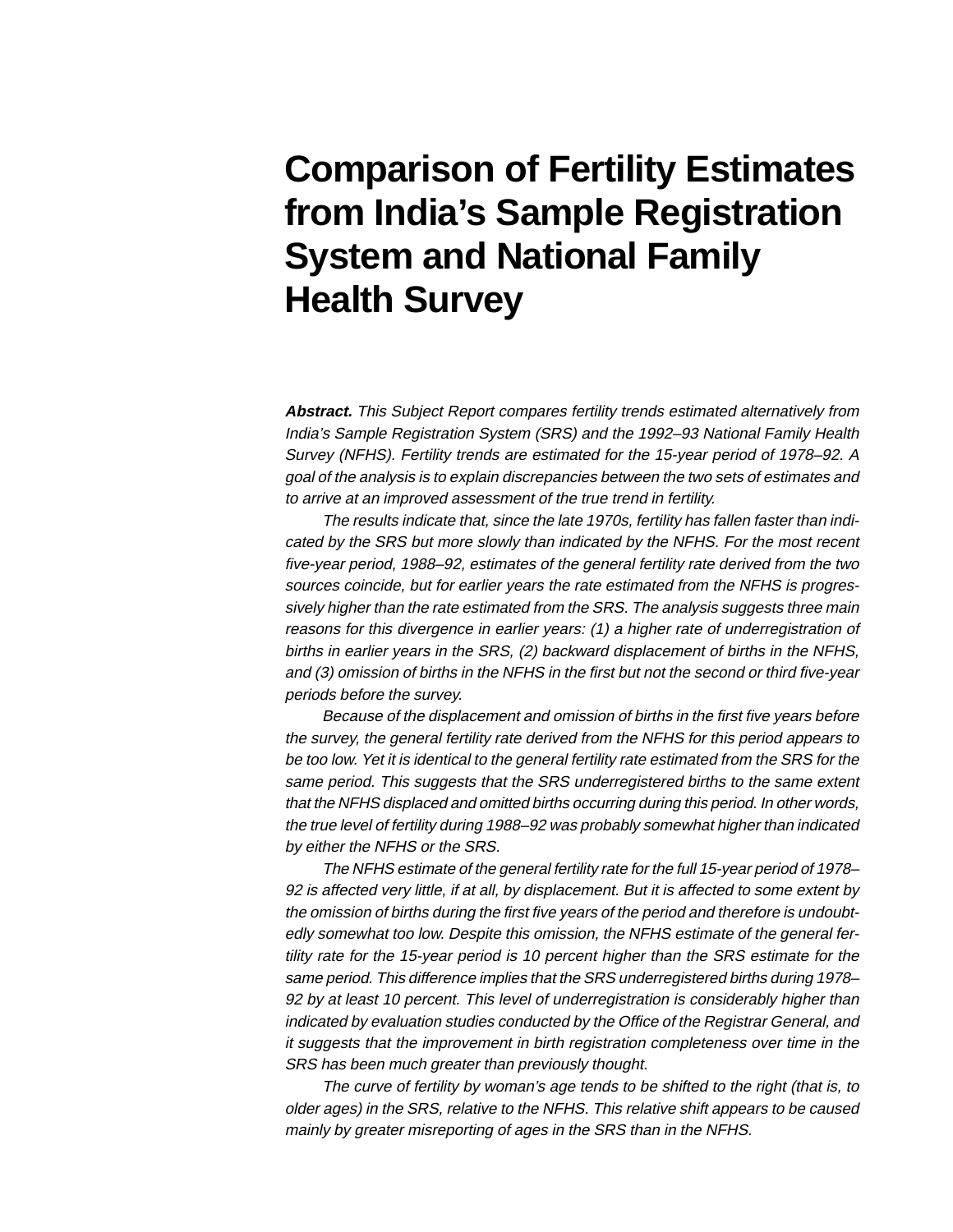The analysis was also done for individual states. Discrepancies between the NFHS and the SRS in estimated fertility trends tend to be smaller in states with higher literacy rates than in other states.

### *R. L. Narasimhan, Robert D. Retherford, Vinod Mishra, Fred Arnold, and T. K. Roy*

*R. L. Narasimhan is director (marketing), Ministry of Health and Family Welfare, New Delhi. Robert D. Retherford is a senior fellow and Vinod Mishra is a visiting fellow at the East-West Center's Program on Population. Fred Arnold is a senior population specialist at Macro International, Calverton, Maryland. T. K. Roy is a professor and head of the Department of Population Policies and Programmes at the International Institute for Population Sciences.*

*National Family Health Survey Subject Reports, Number 4* - *September 1997*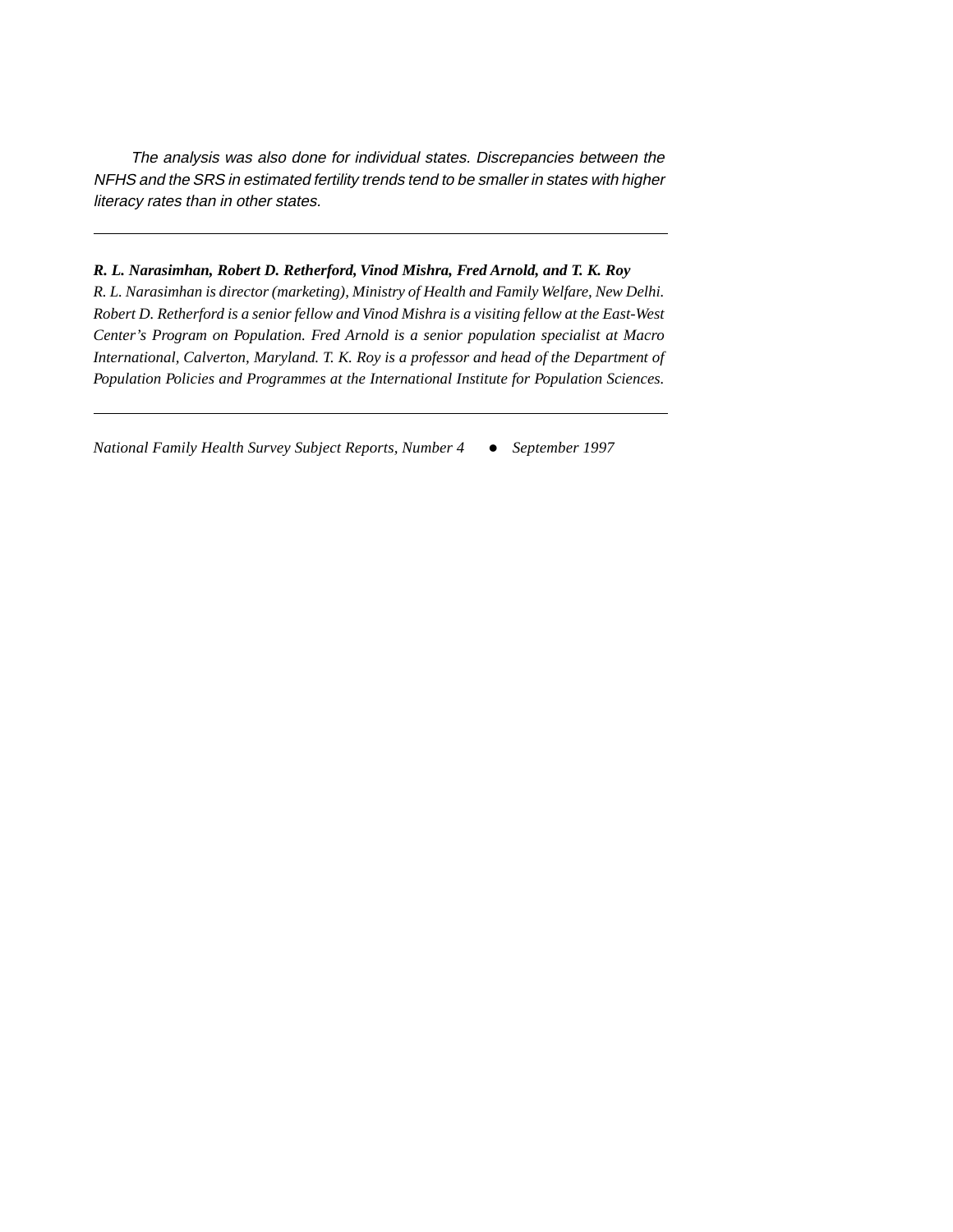ertility has certainly been declining in India, but there is some question about how fast it has been declining. Answering this question is important, because accurate estimates of the speed of fertility decline are needed for monitoring the progress of India's national family planning programme and for formulating India's five-year development plans, which require population projections.

This subject report addresses the question by comparing fertility estimates derived alternatively from India's Sample Registration System (SRS) and the 1992–93 National Family Health Survey (NFHS). Both sources indicate a fertility decline, but they differ in their estimates of fertility levels and the speed of fertility decline. Our analysis attempts to explain how these discrepancies are accounted for by age misreporting, SRS underregistration of births, and NFHS displacement and omission of births. The objective is to arrive at an improved assessment of the true trend in fertility in India during the 15-year period immediately preceding the NFHS. The basic NFHS reports already include some comparisons of NFHS fertility estimates with SRS fertility estimates for the three-year period immediately preceding the NFHS. In addition, Arnold (1993), Bhat (1995), and Swamy (1995) have investigated discrepancies between the two sources. Our conclusions differ somewhat from those of these earlier studies.

We begin with brief descriptions of data sources and methodology. The ownchildren method is our preferred method of fertility estimation, and the general fertility rate is our preferred measure of fertility, for reasons that we explain. Following a discussion of comparisons between the SRS and the NFHS in the basic NFHS reports, we compare fertility trends estimated from the two sources. As part of this comparison, we examine evidence of birth underregistration in the SRS and evidence of displacement and omission of births in the NFHS. We also compare fertility trends estimated from the SRS and the NFHS with fertility trends implied by contraceptive use rates.

### **DATA**

The principal data sources for this analysis are India's Sample Registration System and the 1992–93 National Family Health Survey. A third data source is family planning service statistics compiled by the Ministry of Health and Family Welfare. The first two of these data sources are described below.

### **Sample Registration System**

In the absence of a complete and reliable civil registration system, the Office of the Registrar General, India, established the Sample Registration System (SRS) in 1964– 65 on a pilot basis. This was expanded into a full-scale system in 1969–70. Since the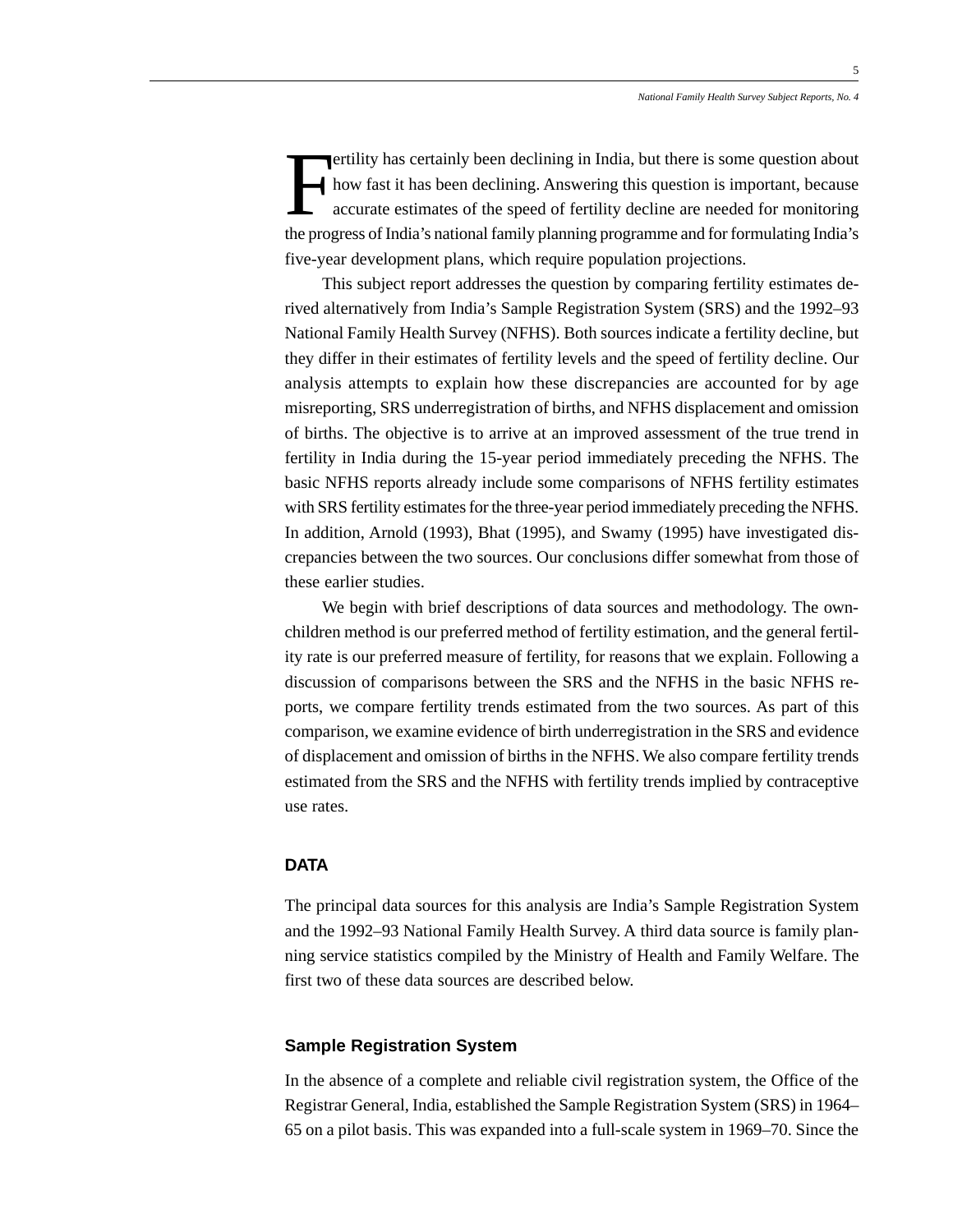early 1970s, the SRS has been the authoritative source of fertility estimates for the country.

The SRS is in essence a demographic sample survey based on a dual-record system, designed to provide national and state-level estimates of fertility and mortality on an annual basis. The system, which involves both continuous registration and a survey every six months to catch missed events, is based on a nationally representative sample of villages and urban blocks. The SRS sample currently includes 4,149 villages (or segments of villages in the case of large villages) and 2,151 urban blocks, comprising a population of about 6 million. The dual-record method for estimating fertility is described in more detail in the section on methods.

### **National Family Health Survey**

India's National Family Health Survey (NFHS), conducted during 1992–93, is our second source of information for estimating fertility trends. It is a nationally representative survey that includes both a household sample, covering everyone in the sampled households, and an individual sample, covering all ever-married women age 13–49 within those households. Corresponding to these two samples are a household questionnaire and an individual questionnaire. The household sample comprises 88,562 households, and the individual sample comprises 89,777 ever-married women age 13–49 within those households. The survey covers a range of topics in the areas of fertility, family planning, and maternal and child health.

The NFHS was designed to provide not only national estimates but also statelevel estimates. In some states the sample was self-weighting, and in others it was weighted. There are two sets of weights, one set for each state and the other for the nation. The national weights take into account the state-level weights as well as the fact that overall sampling fractions vary from state to state. Results reported here are based on the weighted data.

### **METHODS**

The SRS uses a dual-record method for estimating fertility and mortality. We use two methods to derive estimates of fertility from the NFHS, the birth-history method and the own-children method.

### **Dual-record method**

To understand how the dual-record method works, it is useful to consider the following basic characteristics of the SRS: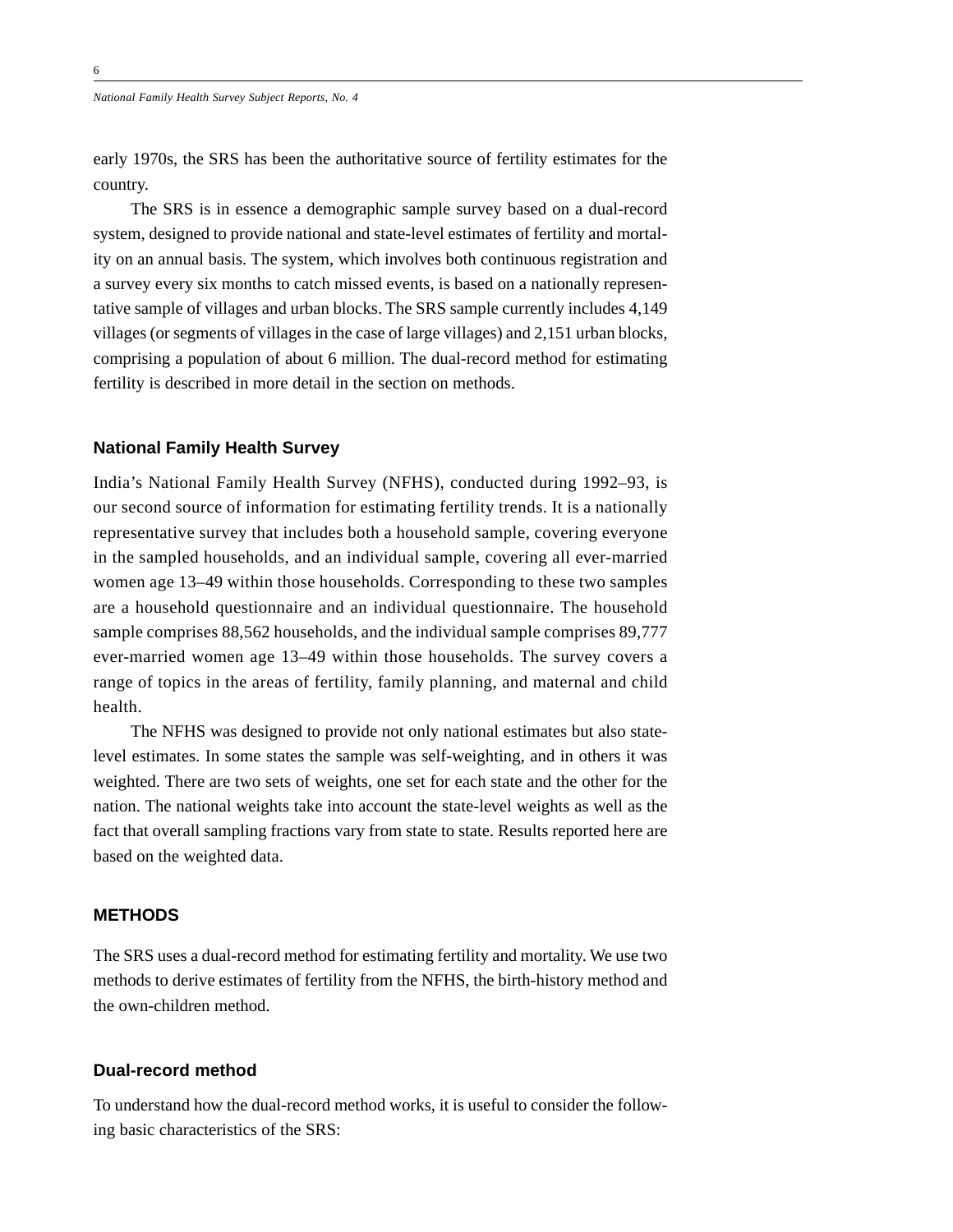- Sample units are villages or urban blocks. Each unit has a local part-time enumerator.
- When a unit is first included in the system, a baseline survey is conducted. The baseline survey is a complete census of the sample unit. Staff from the state or district census directorate conduct it with assistance from the local part-time enumerator. In principle, the baseline surveys are taken on January 1. In practice, most of the baseline surveys occur in January and February, and a few take place in March. The household informant is asked to provide the ages of household members as of January 1, even if the baseline survey is taken later. Ages in the household register are subsequently updated once a year on January 1.
- The local part-time enumerator is responsible for continuously enumerating births and deaths as they occur in the sample unit. In the case of births, the recorded age of the mother at childbirth is her age as of the last update on January 1.
- Every six months an independent survey is taken in the unit for purposes of recording births and deaths in the previous six months. This survey is scheduled for January 1 and July 1.
- After the half-yearly survey takes place, events from the two sources (the continuous register and the half-yearly survey) are matched at state or district headquarters. Matching is done using information on house number, name of household head, name of mother (for births), name of deceased (for deaths), residence status (usual resident present, usual resident absent, in-migrant present, in-migrant absent, visitor), sex, and month of occurrence. All unmatched and partially matched events are verified in the field by a third person or by the supervisor and enumerator together, after which personnel from the Census Directorate prepare a final list of births and deaths.
- At the time of the half-yearly survey, the supervisor updates the house listing in the sample unit and the household registers.
- Crude birth rates are calculated by pooling births from the final list of births for two half-yearly surveys covering January through December and then dividing this estimated number of births by the estimated midyear population as obtained from the updated household registers. Crude death rates, agespecific fertility rates, and age-specific mortality rates are calculated similarly.

The half-yearly survey mentioned above is conducted in each sample unit by a full-time supervisor from state or district headquarters, who collects information about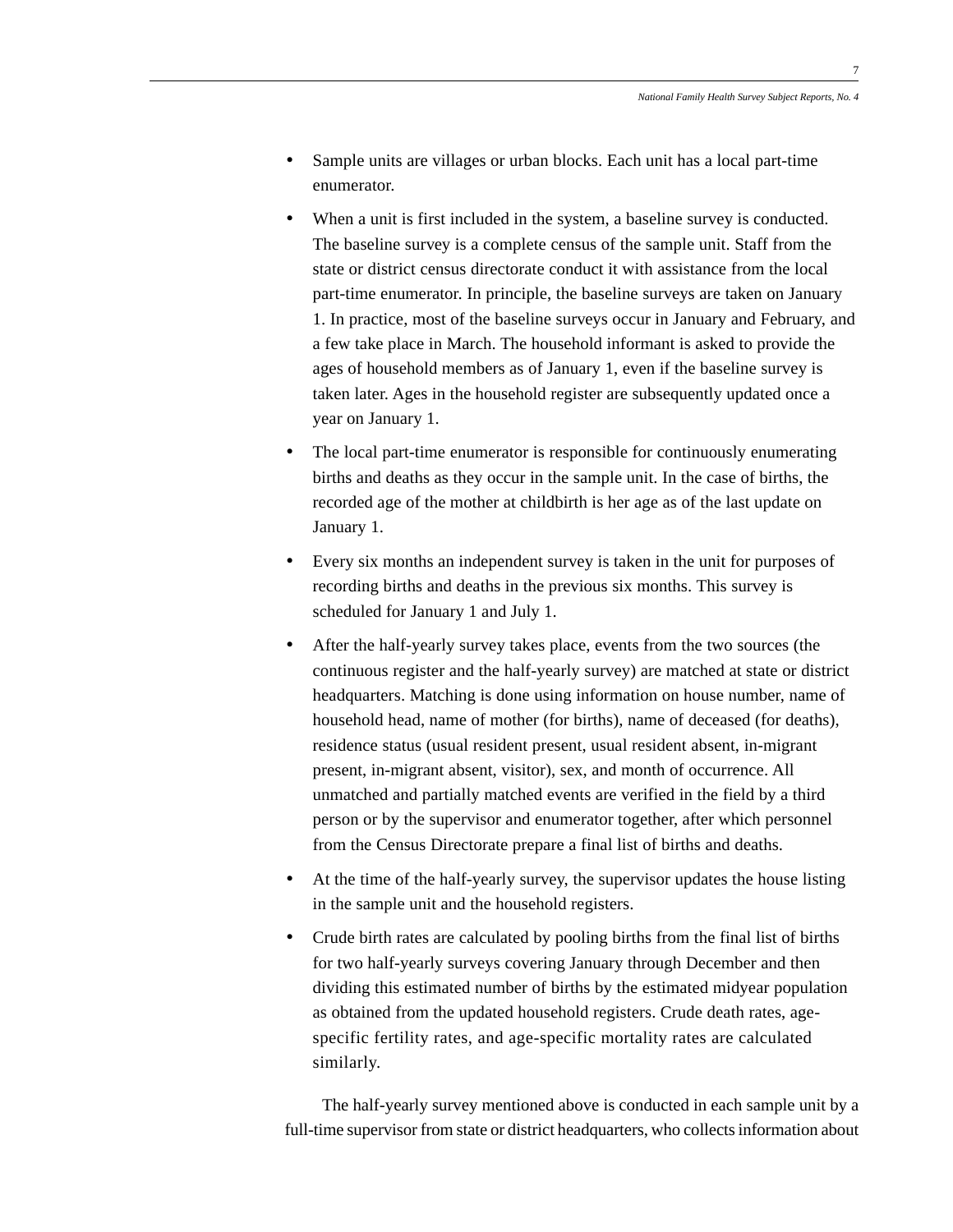births and deaths occurring not only to usual residents but also to visitors. However, the information about visitors is not used in the calculation of fertility and mortality rates. The supervisor records age in the half-yearly survey, simply transferring updated ages from the household register to the survey schedule. When conducting the half-yearly survey at the start of the year, the supervisor simultaneously updates the household register, including updating of the ages of household members. Ages are updated in the household register by incrementing age by one year as of January 1 (RGI 1996; personal communication from Deputy Registrar General S. K. Sinha).

As the above description of the SRS estimation procedures makes clear, age-specific fertility rates (ASFRs) in the SRS are tabulated by age at the beginning of the year. This means that a reported ASFR for a given five-year age group actually pertains to a five-year age group that is on average six months older. In tabulations of ASFRs in the SRS reports, the age groups  $15-19$ ,  $20-24$ , . . .,  $45-49$  actually pertain to age groups 15.5–20.4, 20.5–25.4, . . ., 45.5–50.4. We shall return to this point when discussing discrepancies between the NFHS and the SRS in estimated patterns of fertility by age.

### **Birth-history method**

The birth history method, one of two methods by which we derive fertility estimates from the NFHS, is straightforward. One simply counts births by age of mother as reported in the birth histories for each year up to the fifteenth year before the survey. One similarly counts woman-years of exposure to the risk of birth by woman's age. One then divides births (by age of mother) by woman-years of exposure in each age group to obtain estimates of ASFRs and general fertility rates. To derive total fertility rates (TFRs) from the ASFRs, one sums the ASFRs in five-year age groups from 15–19 to 45–49 and multiplies the sum by five. In calculating these various fertility rates, which pertain to all women, not just ever-married women, it is assumed that never-married women have had no births. Base calculations are done in months. Rates are converted to a yearly basis only at the end of the calculations.

Because the NFHS collected birth histories only from ever-married women age 13–49, we cannot calculate a complete set of ASFRs for each of the 15 years before the survey. For example, the oldest women in the individual sample, who were 49 at the time of the survey, were only 44 five years earlier. Therefore, one cannot calculate an ASFR for women age 45–49 for years earlier than five years before the survey. Fifteen years ago, the oldest woman in the sample was 34 years old. If we want comparable fertility measures for each of the 15 years before the survey, we cannot make use of fertility at ages 35 and over. A suitable summary measure of fertility that is comparable over the entire period is the cumulative fertility rate up to age 35, or CFR(35). This measure is calculated by adding ASFRs in five-year age groups from 15–19 to 30–34 and multiplying the sum by five.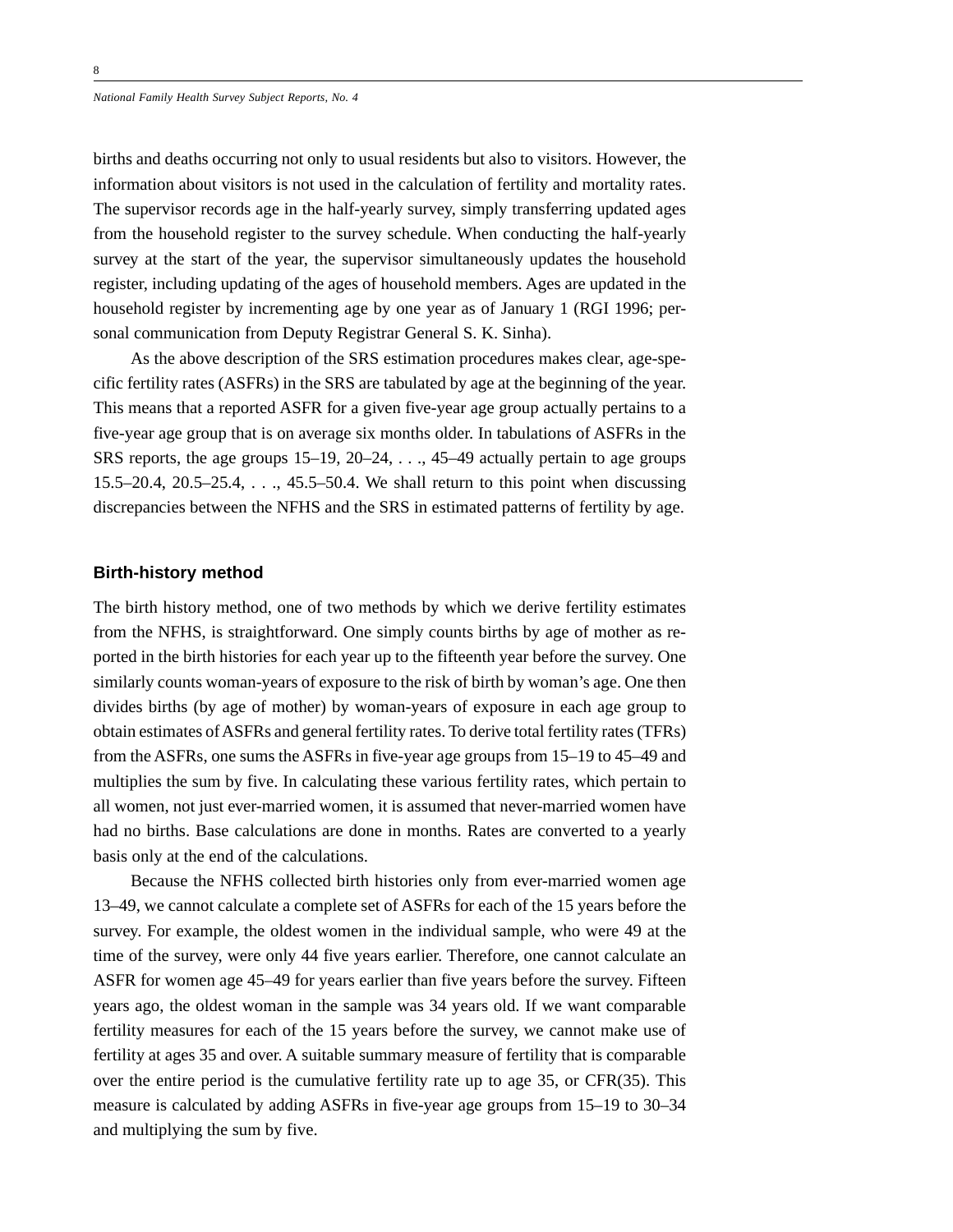### **Own-children method**

The own-children method is a reverse-survival method for estimating ASFRs and other fertility measures for years prior to a census or household survey. In the present instance we apply the method to the NFHS household sample. The NFHS household sample includes women of all ages, which means that it is possible to calculate a full set of ASFRs out to the age group 45–49 for each of the 15 years before the survey.

In the own-children method, one first matches enumerated children to mothers within households, on the basis of respondents' answers to questions about age, sex, marital status, and relation to head of household. A computer algorithm is used for the matching. One then reverse-survives the matched (i.e., own) children, classified by their own age and mother's age, to estimate numbers of births by age of the mother in previous years. Similarly, one uses reverse-survival to estimate numbers of women by age in previous years. After making adjustments for unmatched (i.e., non-own) children, one calculates ASFRs by dividing the number of reverse-survived births by the number of reverse-survived women.

Estimates are normally computed for each of the 15 years before the survey. Estimates are not usually computed further back than 15 years because births must then be based on children age 15 or more at enumeration, a large proportion of whom do not reside in the same household as their mother and hence cannot be matched. All calculations are done initially by single years of age and time. One obtains estimates for grouped ages or grouped calendar years by appropriately aggregating single-year numerators (births) and denominators (women) and then dividing the aggregated numerator by the aggregated denominator. Such aggregation is useful for minimizing the distorting effects of age misreporting on the fertility estimates (Cho, Retherford, and Choe 1986).

Reverse-survival requires life tables, which we obtained from publications of the Registrar General, India (RGI 1986; 1990; 1995). For each state separately and for the nation as a whole, we used separate life tables for urban areas, rural areas, and both areas combined. We obtained life tables for the two time periods 1976–80 and 1988–92. In the case of Bihar and West Bengal, life tables for 1976–80 were not available, so we used life tables for 1981–85.

We considered the life tables for the two periods 1976–80 and 1988–92 to be located at the midpoints of these periods, namely 1978 and 1990. We then obtained life tables for years other than 1978 and 1990 by linearly interpolating or extrapolating age-specific probabilities of dying from the observed life tables for those two years. In the end, for each geographic unit considered, we obtained a set of 15 life tables, one for each year within the 15-year estimation period of 1978–92. We used these life tables for reverse-surviving women and children when applying the ownchildren method.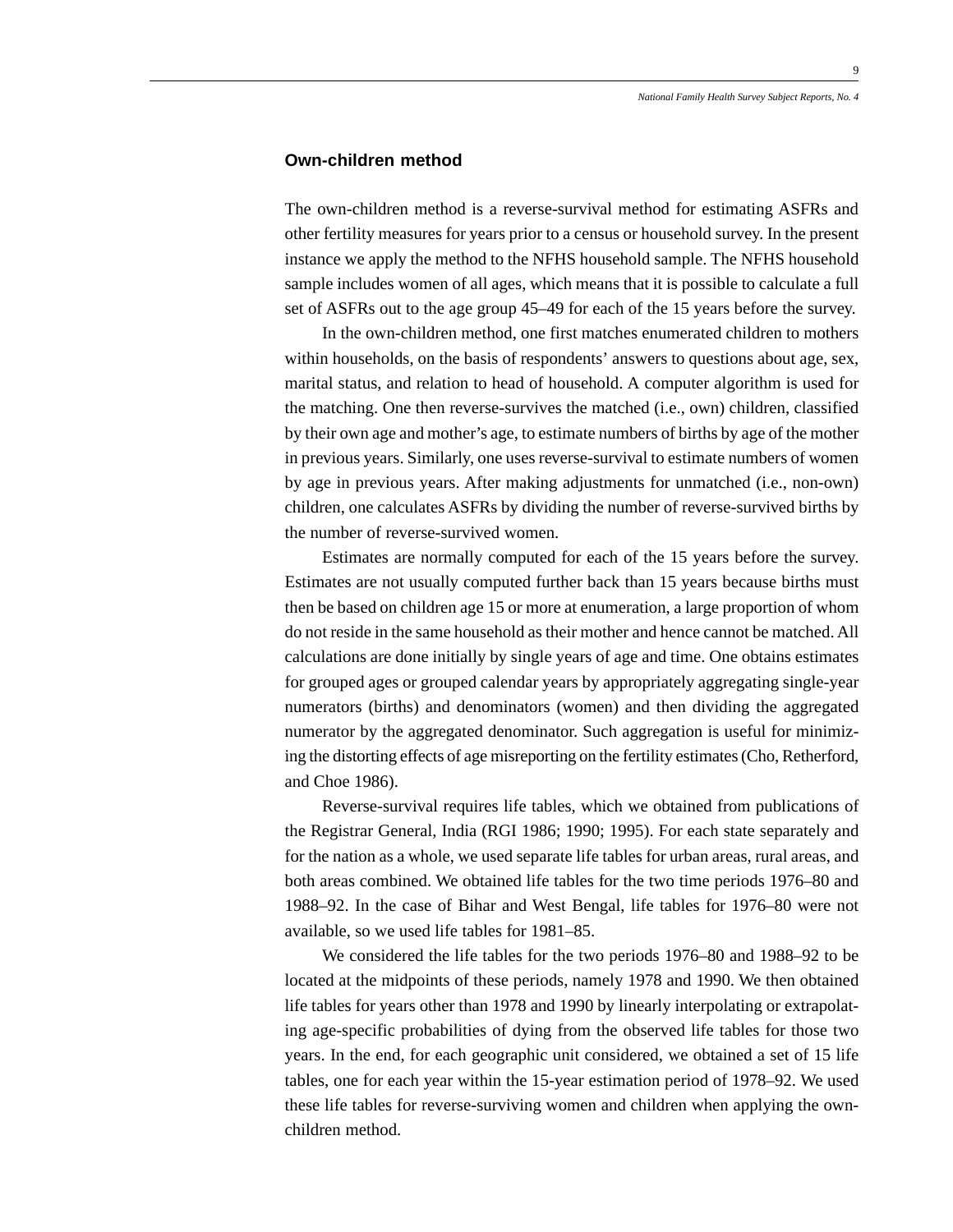It should be noted that the own-children fertility estimates are not affected much by errors in the mortality estimates used for reverse-survival. One reason is that the reverse-survival ratios used to back-project children and women are both fairly close to 1.00. The other reason is that errors in the reverse-survival ratios used to backproject births based on children in the numerators of ASFRs cancel to some extent errors in the reverse-survival ratios used to back-project women in the denominators of ASFRs (Cho, Retherford, and Choe 1986).

The own-children method is our preferred method, because, unlike the birthhistory method, it yields a complete set of ASFRs between ages 15–19 and 45–49 for each of the 15 years before the NFHS.

### **CHOOSING AN APPROPRIATE MEASURE OF FERTILITY**

As will be seen later, both the SRS and the NFHS are characterized by considerable age misreporting, which produces systematic biases in estimates of ASFRs and summary fertility measures such as the TFR that are calculated from ASFRs. It is therefore desirable to choose a summary measure of fertility that is less affected by age misreporting. A suitable measure is the general fertility rate (GFR), which is calculated as the number of annual births divided by the midyear number of women between ages 15 and 49. In both the SRS and the NFHS, the total number of women age 15–49 in the denominator of the GFR is biased by age misreporting only to the extent that women are moved across the age boundaries at ages 15 and 50. It is unaffected by age misreporting *within* the age range of 15–49. Moreover, the number of women transferred across the boundaries at either end of this range is small compared with the total number of women within the age range, and this further minimizes the distorting effects of transfers across the age boundaries.

In the NFHS, but not in the SRS, misreporting of children's ages affects the numerator of the GFR. In the SRS, annual births in the numerator are obtained simply as registered births, which age misreporting does not affect. In the NFHS, annual births are derived by reverse-surviving children of each single year of age. If children's ages are incorrectly reported, the estimates of annual births are biased, unless there are compensating errors stemming from children erroneously moved into an age group being balanced by children erroneously moved out of that age group.

In sum, age misreporting has little effect on GFRs estimated from the SRS. GFRs estimated from the NFHS are somewhat affected by the misreporting of children's ages but affected very little by the misreporting of women's ages. One can reduce the bias from the misreporting of children's ages by calculating the GFR for time periods longer than one year, which entails grouping children's ages.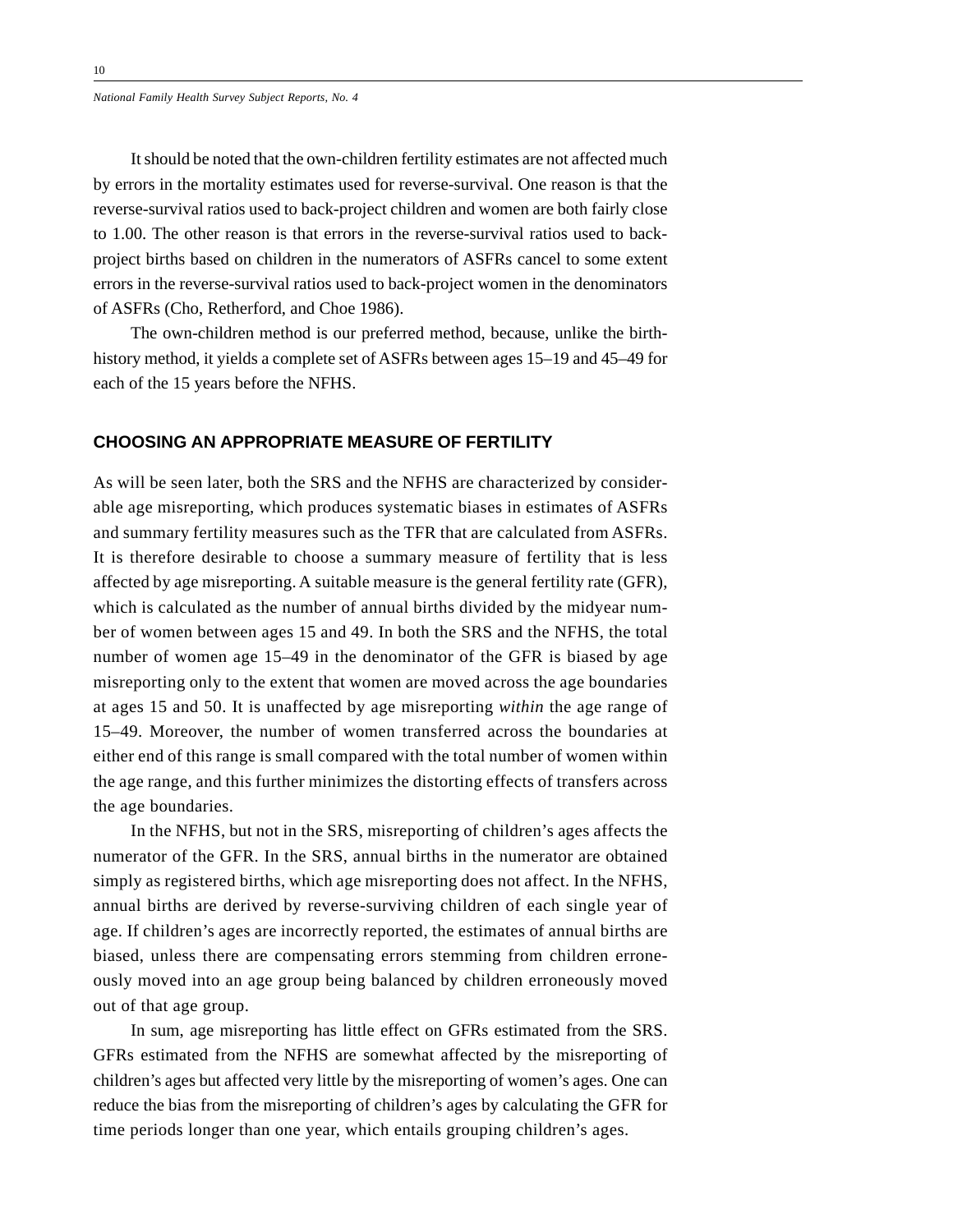## **EARLIER COMPARISONS OF FERTILITY ESTIMATES FROM THE SRS AND THE NFHS**

It is useful to reexamine comparisons of SRS and NFHS fertility estimates that were done for the three-year period immediately preceding the survey and reported in the basic NFHS report for all India (IIPS 1995, 89). That three-year period, which varied somewhat in timing from state to state because not all states were surveyed at the same time, coincides approximately with calendar years 1990–92. Accordingly, comparisons at the national level are made with an average of SRS fertility estimates over this three-year period.

Table 1, drawn from the NFHS report for all India, shows comparisons of NSHS and SRS fertility estimates for the three-year period and indicates fairly close agreement between the two sources. The last column shows that the agreement is better for the GFR and the crude birth rate (CBR) than for the TFR. This difference may occur in part because the GFR and the CBR are population-weighted averages of ASFRs, whereas ASFRs are weighted equally in the calculation of the TFR. If errors in estimating ASFRs vary by age, those errors will affect the CBR and the GFR differently from the way they affect the TFR.

The NFHS report for all India additionally compares the age pattern of fertility derived from the NFHS and the SRS, as shown in Figure 1 for the three-year period immediately preceding the survey. The figure shows that ASFRs from the NFHS are higher than those from the SRS at ages below the peak age of fertility and lower at ages above the peak age of fertility. In effect, the age curve of fertility is shifted to the right in the SRS, relative to the NFHS. Presumably the peak of the curve also shifts to the right, but any shift in the peak is obscured by the grouping of ages into five-year age groups. The presumed shift in the peak might be revealed by a graph of ASFRs for single-year age groups, but it is not possible to produce such a graph, because ASFRs for single-year age groups are not published by the SRS.

| Table 1 Total fertility rates, general fertility rates, and crude birth rates from the |
|----------------------------------------------------------------------------------------|
| NFHS and the SRS, by urban-rural residence: India, 1990–92                             |

|                          | <b>NFHS</b> |       |       | <b>SRS</b> |       |       | <b>NFHS/SRS</b> |      |       |
|--------------------------|-------------|-------|-------|------------|-------|-------|-----------------|------|-------|
| <b>Fertility measure</b> | Urban       | Rural | Total | Urban      | Rural | Total | Urban Rural     |      | Total |
| Total fertility rates    | 2.70        | 3.67  | 3.39  | 2.71       | 3.99  | 3.67  | 1.00            | 0.92 | 0.92  |
| General fertility rates  | 98          | 133   | 123   | 93         | 129   | 121   | 1.05            | 1.03 | 1.02  |
| Crude birth rates        | 24.1        | 30.4  | 28.7  | 24.0       | 32.2  | 29.6  | 1.00            | 0.94 | 0.97  |

Source: IIPS (1995), Table 5.1.

Note: TFRs are expressed as births per woman. GFRs are expressed as births per 1,000 women age 15–49 per year, and CBRs are expressed as births per 1,000 population per year. The NFHS estimate of the CBR pertains to the period 1–24 months before interview.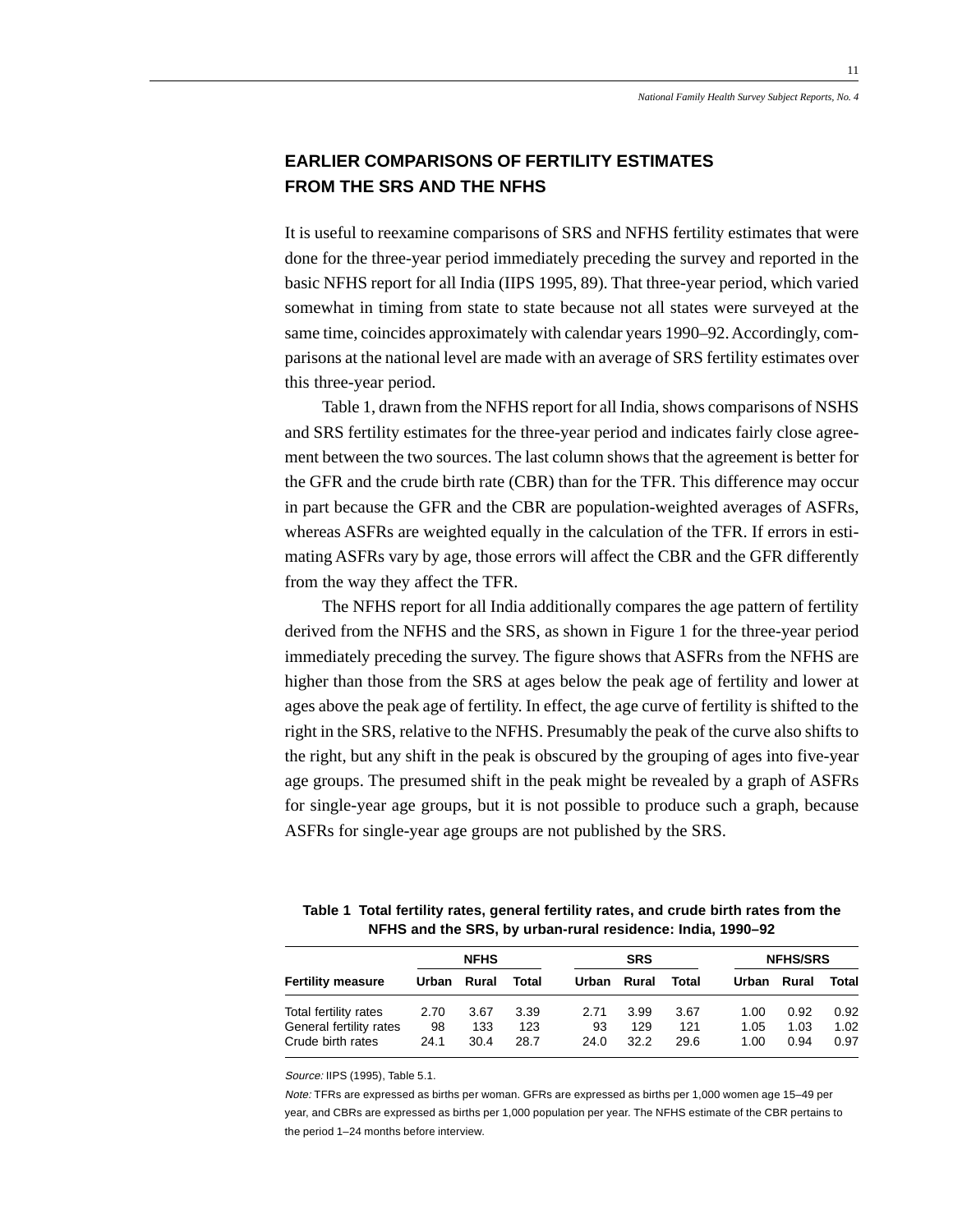

Source: IIPS (1995), Figure 5.2.

The NFHS report for all India hypothesizes that the higher NFHS estimate at ages 15–19 in Figure 1 may be due to the fact that the NFHS estimates are based on the *de facto* population (the population actually in the household at the time of the survey), whereas the SRS estimates are based on the *de jure* population (defined in terms of usual place of residence). The NFHS report suggests that because births often occur away from the mother's usual place of residence, the SRS may not be able to obtain complete information about recent births to usual residents who are temporarily absent. Most, but not all, of the births initially missed in this way would probably be picked up in the next half-yearly survey. This effect could produce a downward bias in the SRS estimate of fertility at ages 15–19, when women are more likely than at older ages to return to their parents' home for delivery. In the NFHS the percentage of births that occurred in the home of the mother's parents during the four years immediately preceding the survey was 21 percent for women below age 20, 10 percent for women age 20–34, and 2 percent for women age 35 and above (IIPS 1995, 238). Such women typically spend an extended period away from their usual place of residence. Beyond age 20, however, the percentages are small and probably do not significantly bias the SRS estimates of fertility. In any case, after ages 20–24 the SRS estimates of fertility are higher than the NFHS estimates, not lower.

It is likely that a considerably more important cause of the observed pattern of discrepancies in Figure 1—one that can explain discrepancies at both younger and older reproductive ages—is differences between the NFHS and the SRS in the extent and pattern of age misreporting. Ages tend to be reported as either somewhat too young in the NFHS, somewhat too old in the SRS, or a mixture of the two. In the first case, the age curve of fertility from the NFHS would be shifted to the left, so that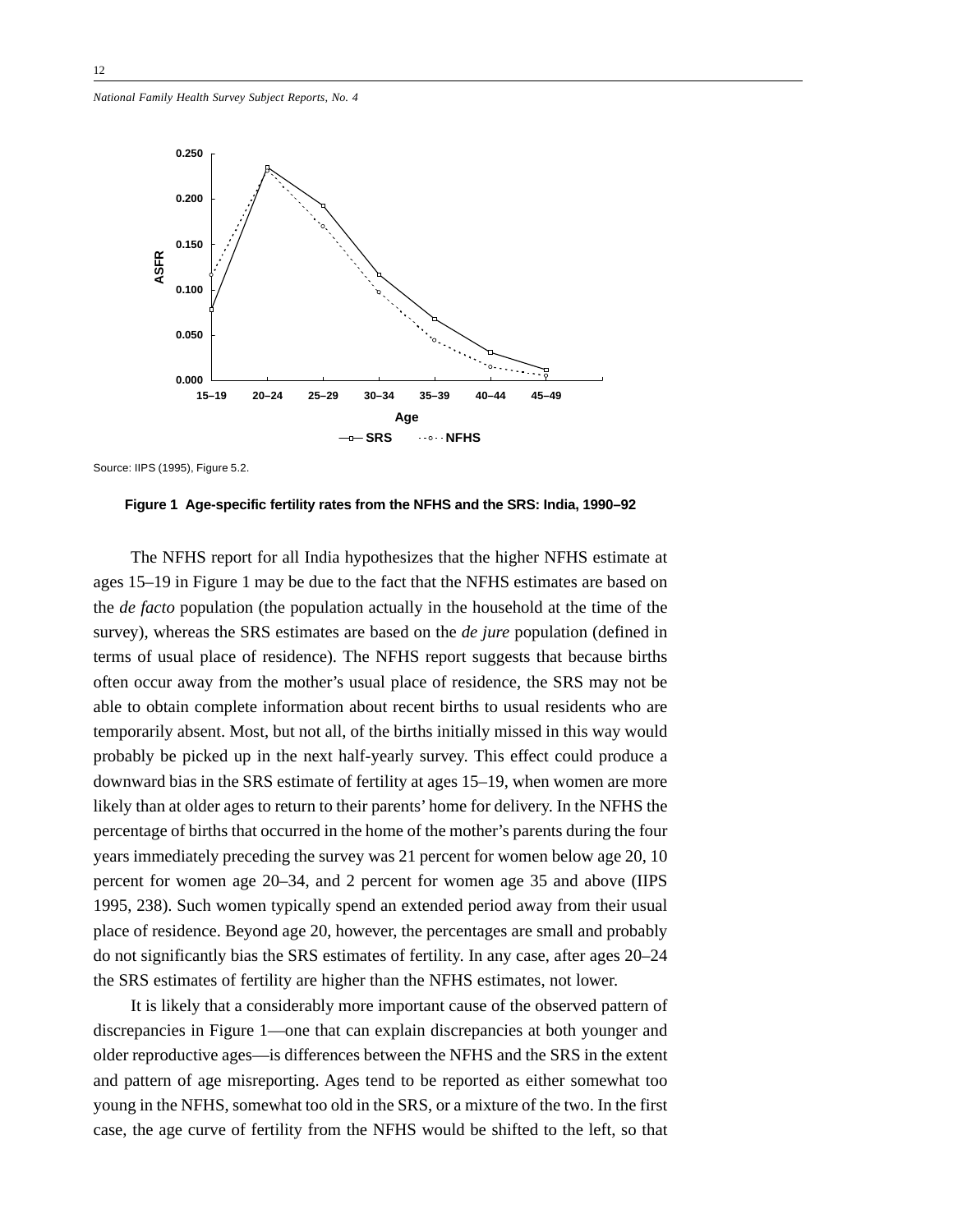fertility below the peak age of fertility would be too high and fertility above the peak age of fertility would be too low. In the second case, the age curve of fertility from the SRS would be shifted to the right, so that fertility below the peak age of fertility would be too low and fertility above the peak age of fertility would be too high.

Which case is more likely? In the NFHS, the training of field staff lasted for a minimum of 20 days in each state, and a considerable amount of the training focused on how to collect accurate age data. Moreover, the NFHS asked questions on age as well as the month and year of birth, which were extensively probed. Despite the fact that only 16 percent of ever-married women were able to report both the month and the year of their birth (which, when missing, were imputed from reported age or estimated by the interviewer after probing), the training appears to have had the desired effect. Figure 2, which graphs the single-year age distribution by sex for all India as derived from the NFHS, shows that in the 15–49 age range, but not outside this range, heaping on ages ending in 0 and 5 is much less marked for women than for men. Outside this range the extent of heaping is about the same for both sexes. The ages of men, unmarried persons, and persons below age 15 or over age 50 were obtained from the household schedule. The informant in that case was the household head or, in the absence of the head, any other presumably knowledgeable adult in the household. The ages of ever-married women between ages 15 and 49, on the other hand, were obtained from the individual sample, in which the women themselves reported their ages and the interviewers carefully probed them for accurate responses. We believe that women are more likely than household heads or other household informants to have accurate knowledge of their own age. Moreover, women—especially younger women—are less likely than household heads or other household informants to report themselves as older than they really are.



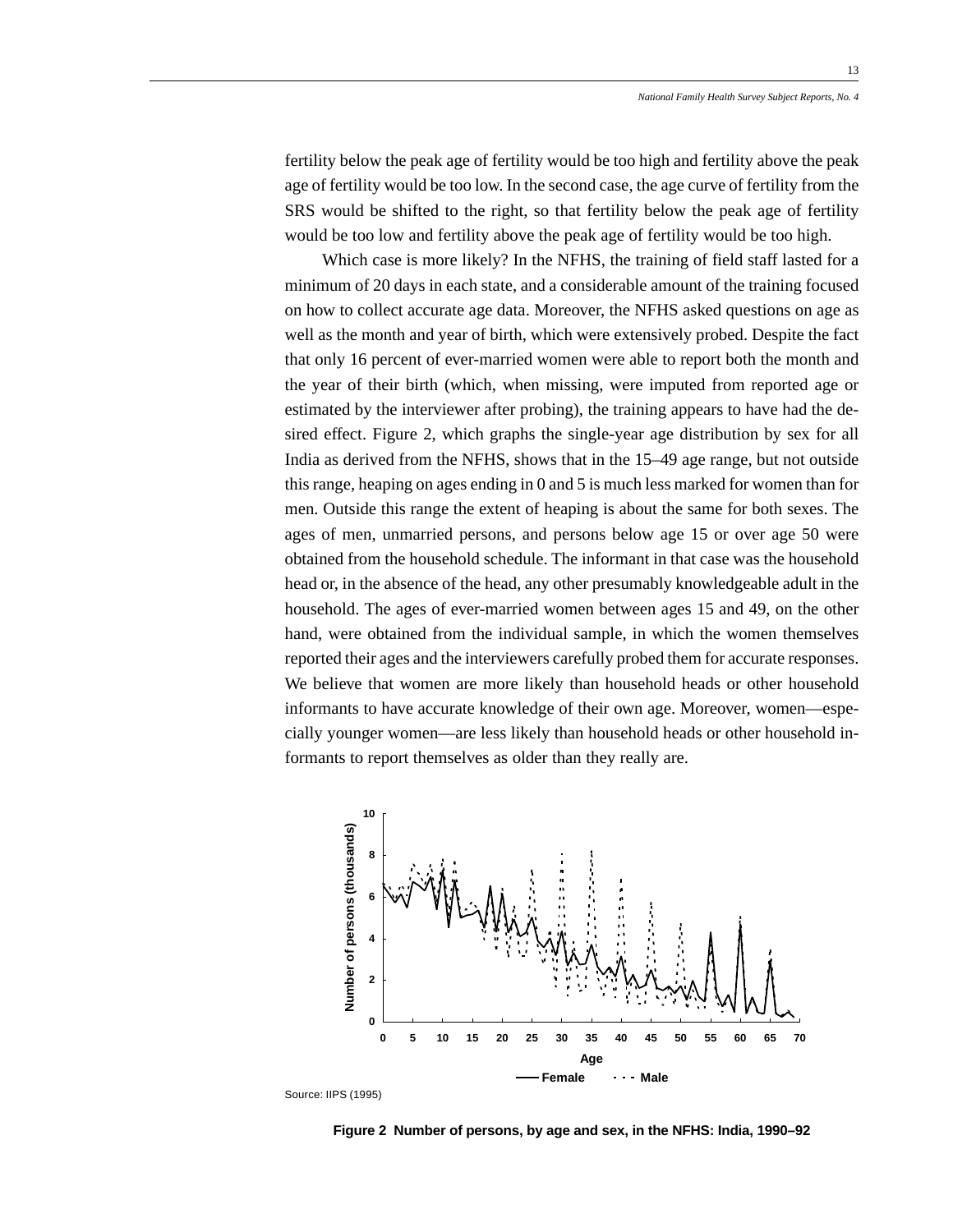The SRS baseline surveys collect information on age in completed years but not on the month and year of birth, and interviewer training on how to collect accurate age data is less intensive than in the NFHS. Moreover, the SRS typically obtains information from the household head, who reports for the entire household. It is therefore likely that age reporting for women in the reproductive ages is less accurate in the SRS than in the NFHS. We hypothesize that the pattern of discrepancy between the NFHS-derived age curve of fertility and the SRS-derived age curve of fertility shown in Figure 1 is due in part to a greater extent of misreporting of women's ages in the SRS. This could result from a net upward bias in reported ages of women who are young but married, and of women who have a higher than average number of children relative to their true age. For example, in the case of brides, the father-in-law might report the bride as somewhat older by virtue of her being married, and in some cases also because she is under the minimum legal age of marriage for women, which is 18 in India. There may also be some downward bias in reported ages of older single women and women who have a lower than average number of children relative to their true age. For example, women who remain unmarried in their early 20s may be reported as younger than their true age because of the anxiety their parents may feel over not having already arranged a suitable match for them.

If this age-misreporting hypothesis is valid, proportions currently married at ages 15–19 and ages 20–24 should be lower in the SRS than in the NFHS. This is indeed the case. The proportion currently married at 15–19 is 38 percent in the 1992– 93 NFHS, compared with 30 percent in the 1992 SRS. Comparable figures for the 20–24 age group are 80 percent in the NFHS and 75 percent in the SRS (IIPS 1995, 45; RGI 1994, 12). If our hypothesis is valid, mean parity (i.e., the mean number of children ever born to a woman) at the younger reproductive ages should also be higher in the NFHS than in the SRS. However, a direct comparison cannot be made in this case because the SRS does not tabulate mean parity by age. In sum, the available data on proportions married tend to support the hypothesis that greater age misreporting in the SRS than in the NFHS accounts for most of the rightward shift of the age curve of fertility in the SRS, relative to the NFHS.

As mentioned earlier, in the SRS a baseline survey is conducted when a village or urban block is first included in the SRS sample. Once a village or urban block is included in the SRS sample, the ages of children born after the baseline survey should be accurate. Their year of birth is obviously correctly recorded when they are born, and subsequently their ages are updated annually. However, there is scope for age misreporting for persons whose ages were obtained at the time of the baseline survey and for in-migrants (including brides) who subsequently moved into the sample unit. The SRS sample of villages and urban blocks was completely replaced with a new sample of villages and urban blocks during 1982–84. None of the births that occurred after 1982–84 had reached reproductive age by the time the NFHS was conducted in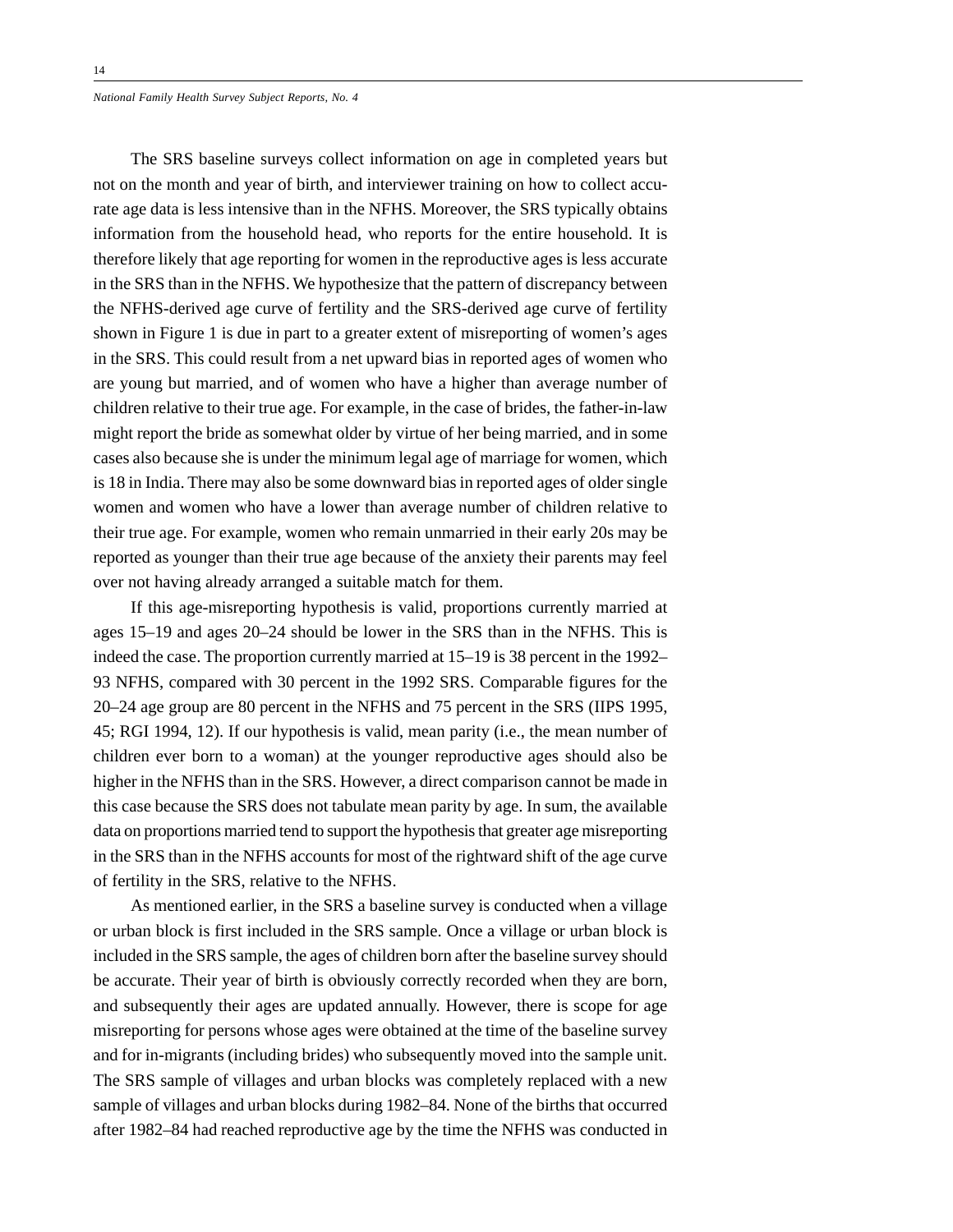1992–93. Therefore, the ages of women for whom birth rates were calculated after 1982–84 are all subject to age misreporting in the baseline surveys. A similar mechanism operated between 1978 and 1982–84, inasmuch as the SRS sample was expanded by about half during 1978–79. In this regard, it should be noted that when ages are updated in the half-yearly survey at the start of the year, age-reporting errors in the baseline survey are preserved. For example, if a woman's age is exaggerated by one year in the baseline survey, it will also be exaggerated by one year in every subsequent calendar year for as long as she remains in the SRS sample.

Further indirect evidence in support of the hypothesis that age misreporting tends to shift the age curve of fertility to the right in the SRS is provided by graphs similar to Figure 1 for the states of India. The graphs for individual states, which are contained in the NFHS state reports but not reproduced here, show a pattern similar to that for all India in Figure 1: a rightward shift in the SRS curve that tends to be more marked for states with lower rates of female literacy. In Kerala, the most literate state, a rightward shift is not observed at all. Inasmuch as literacy is inversely correlated with age misreporting, the inverse correlation of percentage literate with rightward shift supports the hypothesis that age misreporting accounts for most of this shift.

To examine the state-level pattern, we grouped 16 major states into three groups: those with low literacy (below 40 percent literate among females age 6+), medium literacy (40–55 percent), and high literacy (above 55 percent). Low-literacy states (by ascending level of literacy) are Rajasthan, Bihar, Uttar Pradesh, Madhya Pradesh, and Andhra Pradesh. Medium-literacy states are Orissa, Haryana, Karnataka, Assam, Gujarat, and Punjab. High-literacy states are West Bengal, Maharashtra, Tamil Nadu, Himachal Pradesh, and Kerala. All the low-literacy states show a large shift, and three out of five high-literacy states (Tamil Nadu, Himachal Pradesh, and Kerala) show a small shift or no shift. The pattern in the middle group is variable. These state comparisons also reveal that the association between literacy and the extent of rightward shift is stronger at ages above the peak age of fertility than at ages below the peak, suggesting that age misreporting is a more predominant source of distortion at ages above the peak than below the peak. This is consistent with our earlier observation that fertility at ages 15–19 may be distorted not only by age misreporting but also (in the SRS) by unreported births to women who gave birth in their parental village.

Earlier we noted that, in the SRS published reports, age groups 15–19, 20–24, . . ., 45–49 actually pertain to age groups 15.5–20.4, 20.5–25.4, . . ., 45.5–50.4. Fertility in the age group 15–19 is lower than fertility in the age group 15.5–20.4, and the differential goes the other way at ages above the peak age of fertility. Thus the sixmonth offset tends to bias the SRS estimates of ASFRs in the direction of being too high at ages below the peak age of fertility and too low at ages above the peak age of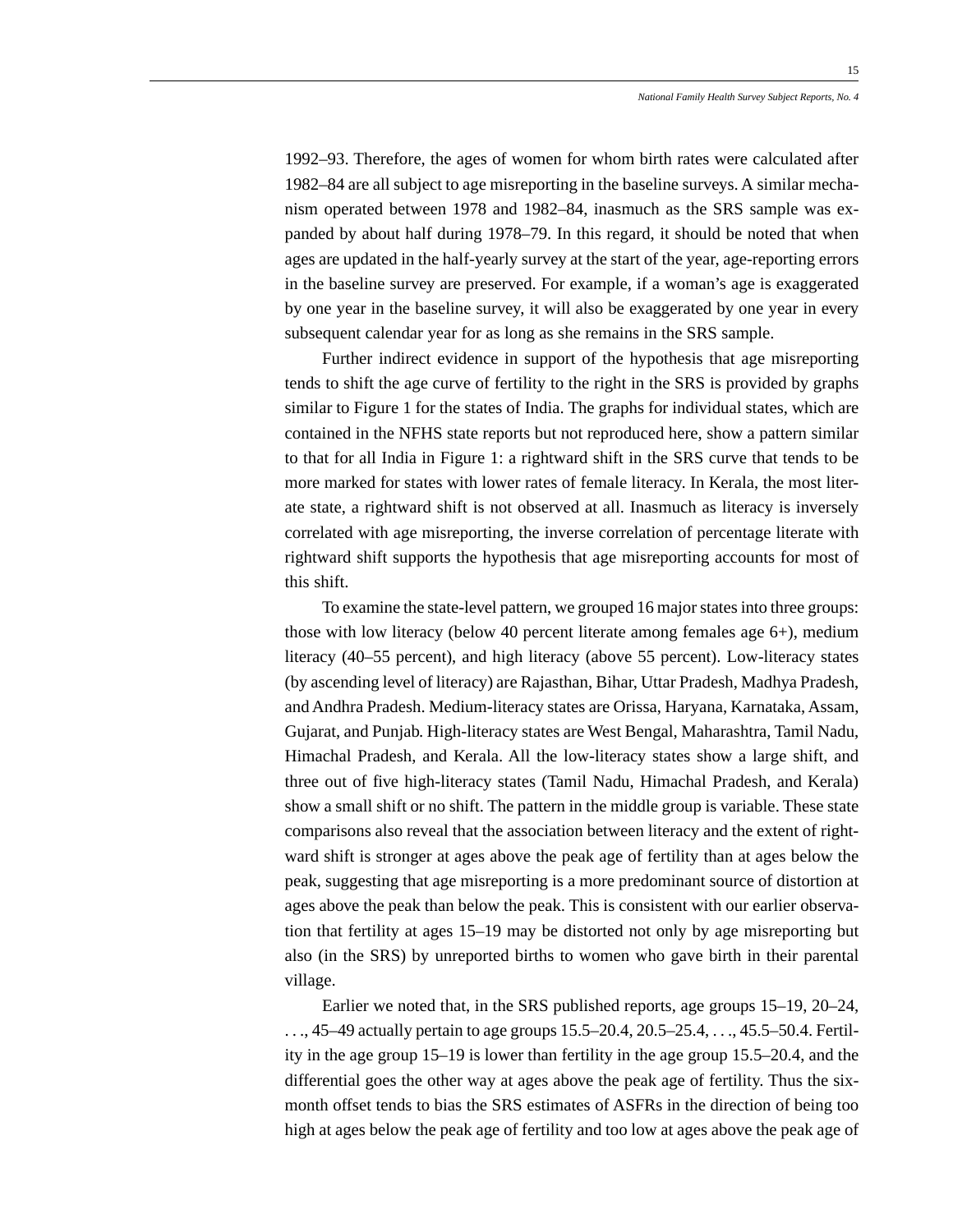fertility. This pattern is the reverse of what we observe in the comparison of SRS estimates of ASFRs with parallel estimates from the NFHS. Thus the six-month offset cannot explain the pattern of discrepancies shown in Figure 1. Evidently the bias caused by the six-month offset is more than compensated by the other sources of bias (mainly age misreporting) that act in the opposite direction. This evidence on how age misreporting distorts the age curve of fertility justifies our choice of the general fertility rate as our preferred measure of fertility.

## **COMPARING BIRTH-HISTORY ESTIMATES WITH OWN-CHILDREN ESTIMATES OF FERTILITY TRENDS**

Next we compare fertility trends estimated by the birth-history method with fertility trends estimated by the own-children method in order to validate the use of the ownchildren method. If the two methods give similar results, we shall consider that the own-children method may be used in place of the birth-history method. As discussed earlier, estimating a 15-year trend restricts the birth-history estimates of fertility to ages below 35, so that the GFR cannot be used for this comparison. We therefore use the cumulative fertility rate up to age 35, CFR(35), for this purpose.

Figures 3–5 show birth-history and own-children estimates of the trend in CFR(35) for all India and for urban and rural areas. They also show SRS estimates of CFR(35). Several features are immediately evident from the graphs. The SRS trend is smooth, whereas the birth-history and own-children trends show systematic fluctuations. The fluctuations in the birth-history and own-children trends are similar, but those in the own-children trends are somewhat greater. This greater exaggeration occurs because interviewers in the NFHS were not required to probe extensively for age in the initial household interview. In addition, they were instructed not to correct ages in the household questionnaire on the basis of probed information obtained in the individual questionnaire unless a woman's reported age in the individual interview was outside the eligible age range of 13–49. Ages of children from the household questionnaire therefore do not necessarily agree with ages of children implied by birth dates in the birth histories obtained from the individual questionnaire. Consequently, ages of children in the NFHS suffer from misreporting to a greater extent in the household data used to obtain the own-children estimates than in the individual data used to obtain the birth-history estimates. (As we discussed earlier, ages of evermarried women age 13–49 are identical in the household data and the individual data used in our analysis. An additional age variable was created in the household data set, which is the same as the original age variable in the household data set except that ages of ever-married women age 13–49 are replaced with corresponding ages collected for these women in the individual questionnaire. We have used this additional age variable in place of the original age variable obtained from the household questionnaire.)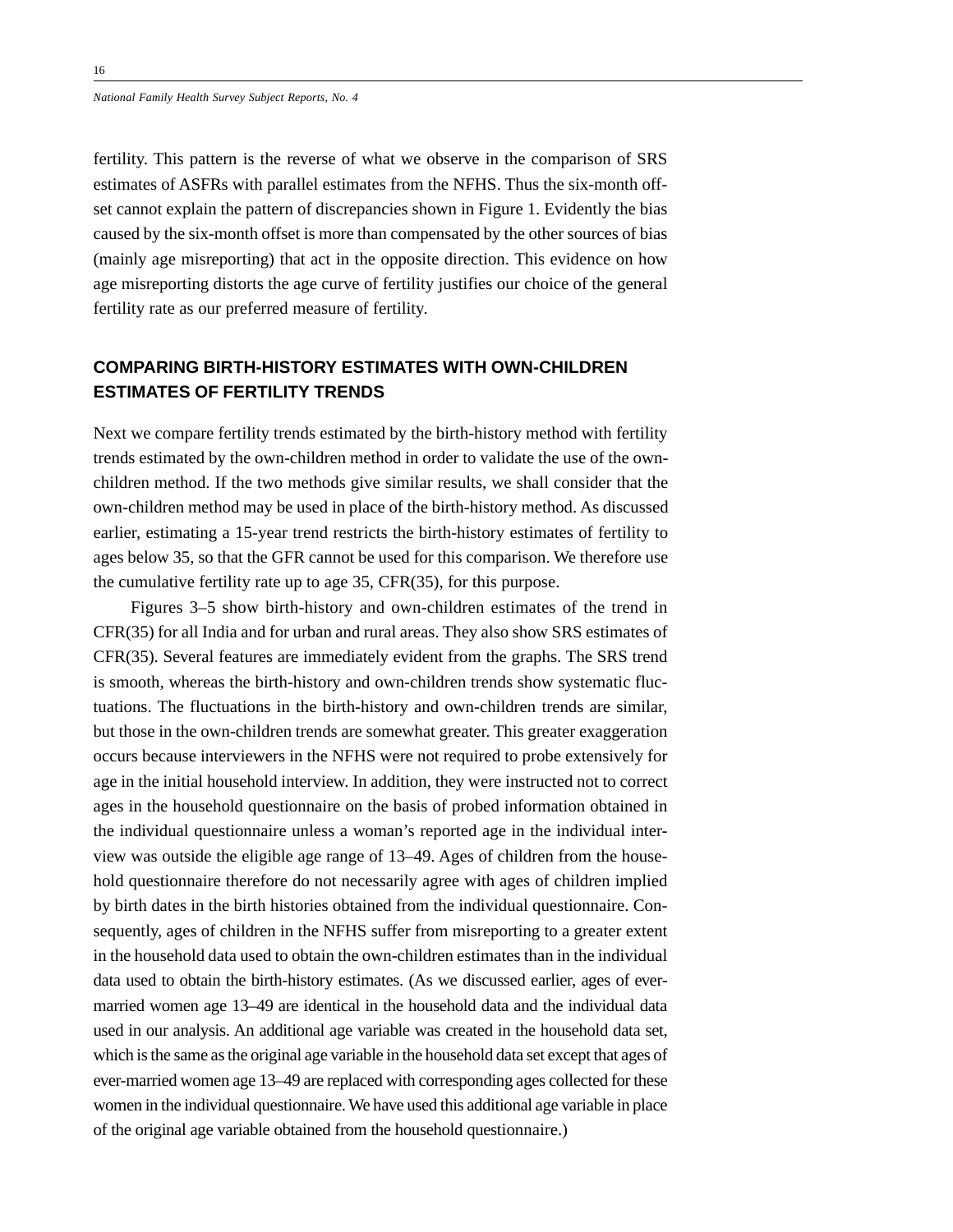

**Figure 3 Cumulative fertility rates, CFR(35), from the NFHS (birth-history and ownchildren estimates) and the SRS: India, 1978–92**

The own-children estimates of CFR(35) tend to exceed slightly the birth-history estimates of CFR(35) during the earlier half of the estimation period. On the whole, however, there is quite close agreement between the birth-history and ownchildren trends in CFR(35), in both urban and rural areas.

The fluctuations in the trends derived from birth histories and those derived from the own-children-method reflect patterns of misreporting of children's ages in



**Figure 4 Cumulative fertility rates, CFR(35), from the NFHS (birth-history and ownchildren estimates) and the SRS: Urban areas, 1978–92**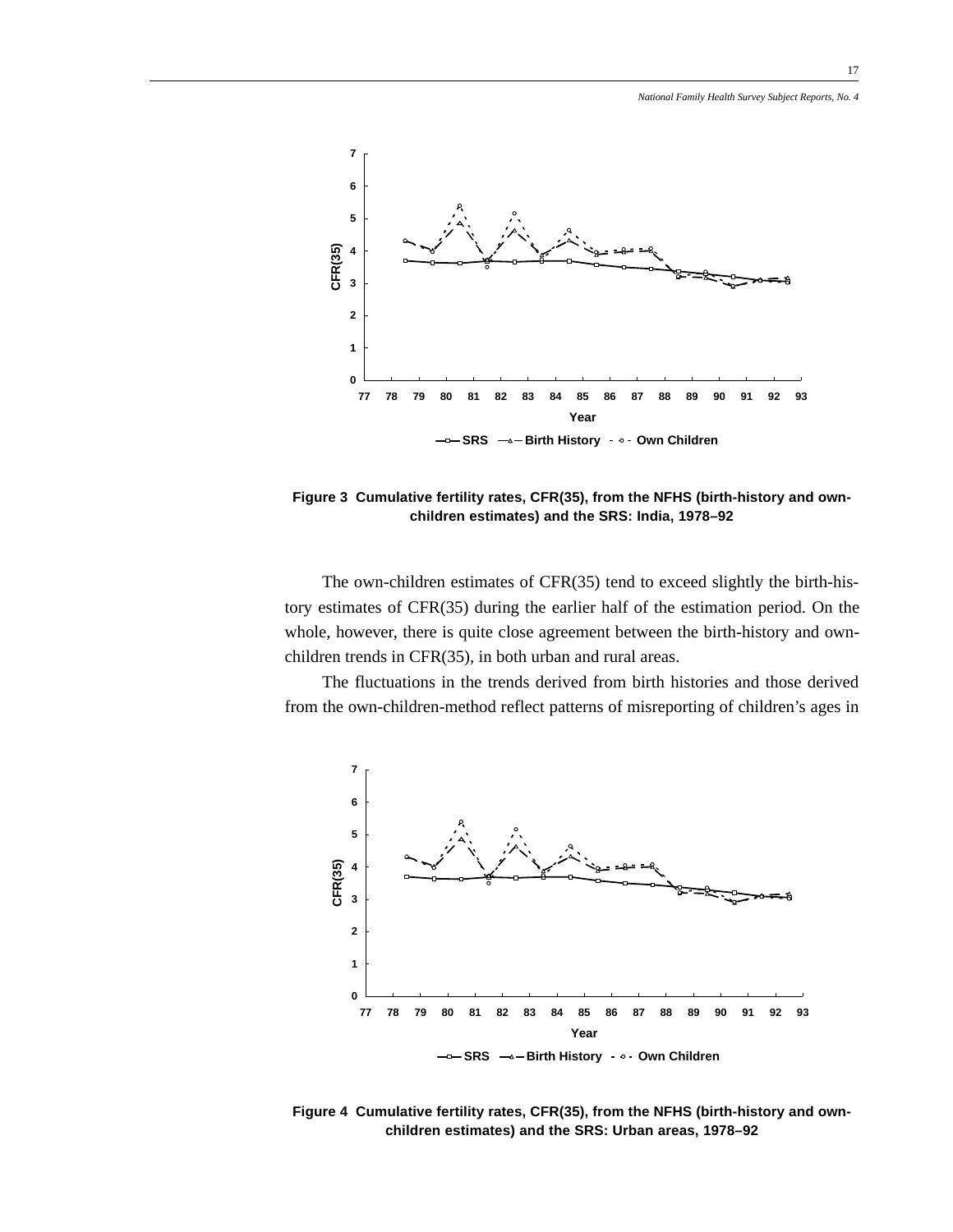

**Figure 5 Cumulative fertility rates, CFR(35), from the NFHS (birth-history and ownchildren estimates) and the SRS: Rural areas, 1978–92**

the NFHS. Births in the first year before the survey, whether obtained from the birth histories or by reverse-survival of children, are based on children age 0 (i.e., under age 1) at the time of the survey. Similarly, births in the second year before the survey are based on children age 1 at the time of the survey, and so on. The upward jump in the sixth year before the survey may be due to a tendency of NFHS interviewers to shift some children under five years of age to age 5 or older in order to avoid having to ask a large block of questions pertaining only to children born since January 1 of the fourth full calendar year before the start of the survey in any given state. It is also possible that interviewers sometimes omitted children under age 5 and the births corresponding to them in the birth histories in order to avoid having to ask this same block of questions. Some of the upward jump in the sixth year before the survey may also be due to heaping on age 5.

The peaks in the birth-history-derived trends and own-children-derived trends in the  $9<sup>th</sup>$ ,  $11<sup>th</sup>$ , and  $13<sup>th</sup>$  years before the survey reflect heaping of children's ages respectively on 8, 10, and 12 at the time of survey. This pattern of heaping is found in many developing countries, including other countries of South Asia (Cho, Retherford, and Choe 1986; Retherford and Alam 1985). The effects of heaping are slightly more evident in the own-children estimates than in the birth-history estimates because, as already mentioned, the children's ages on which the own-children estimates are based are taken from the household schedule, whereas the children's ages implicit in the birth histories were obtained by a more involved process of dating birth events that has no parallel in the household sample. In the individual sample, a mother reported a child's month and year of birth, whereas in the household sample the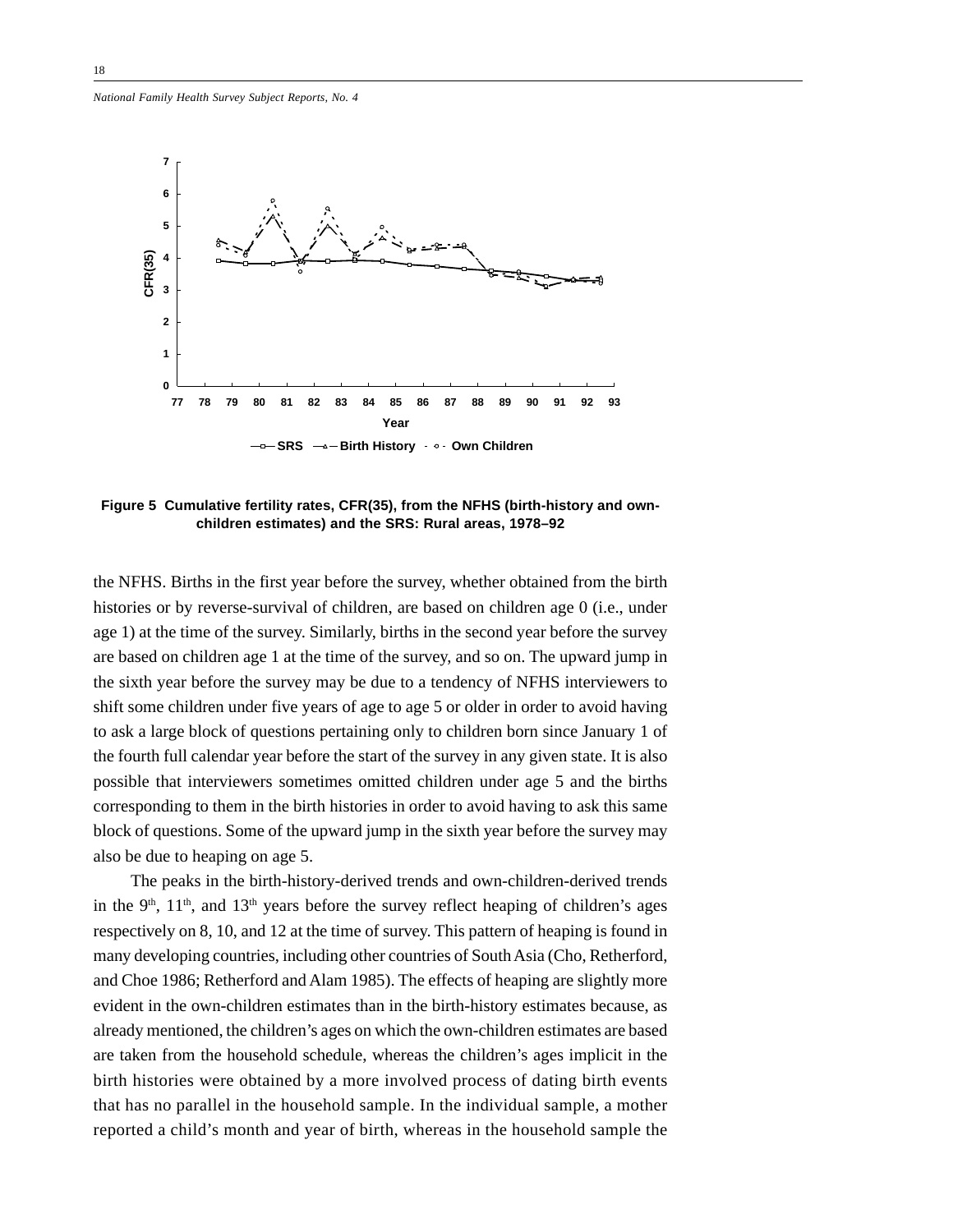household head or another household informant reported a child's age only in completed years.

Graphs similar to Figures 3–5 for age-specific fertility rates (not shown) indicate that the ASFRs primarily responsible for raising the CFR(35) based on the NFHS above the CFR(35) based on the SRS are those at 15–19 and, to a lesser extent, at 20–24. In the above analysis, the close agreement between the birth-history estimates and the own-children estimates of CFR(35) validates our use of the ownchildren method for generating trends in the GFR from the NFHS. These we present in the next section.

### **COMPARING TRENDS IN SRS AND NFHS ESTIMATES OF THE GENERAL FERTILITY RATE**

Earlier we mentioned that the problem of misreported children's ages can be reduced by calculating fertility estimates for periods longer than one year, which entails grouping children's ages. This problem can be minimized further by calculating a single general fertility rate for the entire 15-year estimation period from 1978 to 1992 (1977 to 1991 for some states and 1979 to 1993 for one state). This we do by calculating, first, the total number of births over the 15-year time period and, second, the number of person-years of exposure of women age 15–49 over this same period, and then dividing the number of births by the person-years of exposure to obtain an estimate of the GFR for the entire 15-year period. Births in this aggregated GFR are derived from children age 0–14. The number of net transfers across the boundary at age 15 is probably quite small in percentage terms, inasmuch as there is almost no heaping on age 15, as shown earlier in Figure 2. Thus the estimated number of births in the numerator of this aggregated GFR, and hence the estimate of the GFR itself, should be quite accurate, except for births corresponding to children who are missed or intentionally omitted by interviewers to lighten their workload.

In the case of the SRS, we were not able to aggregate numerators and denominators separately over the 15-year period, because the SRS does not publish estimates of the numerators and denominators separately—only the rates. Therefore, for the SRS we simply calculated a 15-year average of GFRs for single calendar years.

Table 2 shows estimates of the GFR derived alternatively from the SRS and the NFHS, by urban-rural residence, for the 15-year period 1978–92 as a whole and also for three component five-year periods, 1978–82, 1983–87, and 1988–92. For all India, the SRS estimate of the GFR for the entire 15–year estimation period is 134 and the NFHS (own-children) estimate is 148. The NFHS/SRS ratio of GFRs is 1.10. Thus the NFHS estimate is 10 percent higher than the SRS estimate. How shall we interpret this?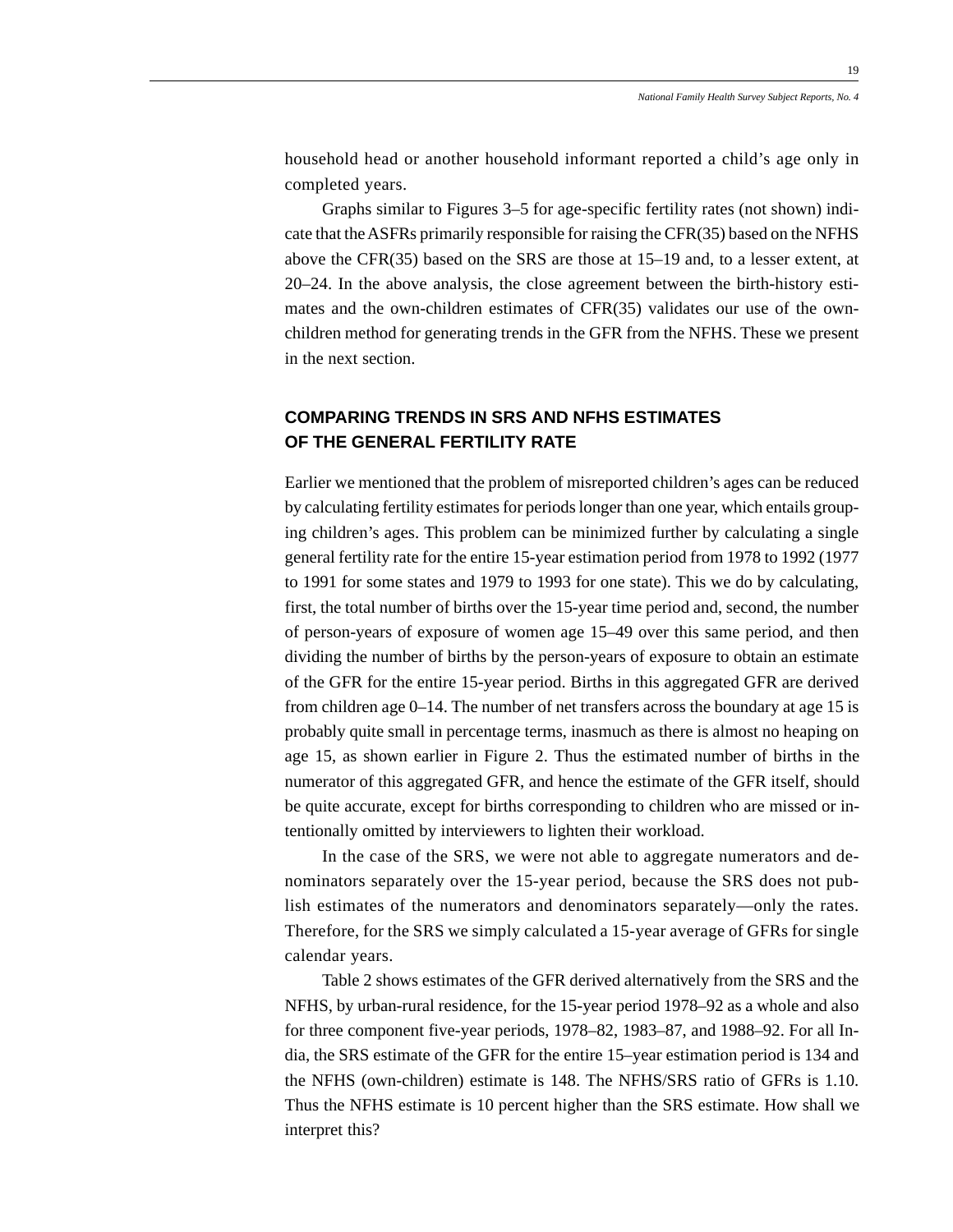|             | <b>NFHS</b> |       |       | <b>SRS</b> |       |       | NFHS/SRS |       |       |
|-------------|-------------|-------|-------|------------|-------|-------|----------|-------|-------|
| Time period | Urban       | Rural | Total | Urban      | Rural | Total | Urban    | Rural | Total |
| 1978-92     | 122         | 158   | 148   | 107        | 143   | 134   | 1.14     | 1.11  | 1.10  |
| 1978-82     | 143         | 174   | 167   | 111        | 147   | 140   | 1.28     | 1.18  | 1.19  |
| 1983-87     | 128         | 171   | 159   | 113        | 148   | 140   | 1.14     | 1.16  | 1.14  |
| 1988-92     | 101         | 134   | 124   | 96         | 133   | 124   | 1.05     | 1.01  | 1.00  |

**Table 2 Estimates of the general fertility rate (GFR) from the NFHS and the SRS, by urban-rural residence: India, 1978–92**

Note: GFRs are expressed as births per 1,000 women age 15–49 per year.

### **EVIDENCE OF BIRTH UNDERREGISTRATION IN THE SRS**

We can think of no reason why the NFHS estimate of the GFR for 1978–92 in Table 2 should be biased upward. On the contrary, the NFHS estimate may be too low because of omission of births during the first five years before the survey. The SRS estimate may also be too low because of underregistration of births. The results therefore suggest that, for the period 1978–92 as a whole, SRS births are underregistered by at least 10 percent. This minimal figure of 10 percent appears robust, given the negligible effects of age misreporting on the underlying calculations.

If the discrepancies in GFR between the SRS and the NFHS stem from greater underregistration of births in the SRS than undercoverage of births in the NFHS, we would expect the magnitude of the discrepancy to be greater in earlier years, when the SRS did not cover events as completely as it does today. Table 2 shows that this is indeed the case. The NFHS/SRS ratio of GFRs is 1.19 for 1978–82, 1.14 for 1983– 87, and 1.00 for 1988–92. The value of 1.00 for 1988–92 indicates that in this most recent period, the registration of births in the SRS is as complete as birth coverage in the NFHS. However, the precipitous drop from 1.14 to 1.00 between 1983–87 and 1988–92 seems too large to be caused by more complete birth registration in the SRS alone. It suggests that omission of births in the NFHS during the five years before the survey and displacement of births in the NFHS from the first five years to earlier periods may also have played a role. This possibility is consistent with evidence discussed earlier that there was some intentional omission and displacement of births in the first five years before the NFHS on the part of some NFHS interviewers. We shall discuss omission and displacement of births in the NFHS in more detail later.

Several previous studies that evaluated the completeness of registration in the SRS also indicate that birth registration in the SRS has improved over time. All of these studies were based on special surveys conducted by the Office of the Registrar General in a subsample of SRS sample units. One such study, based on the 1972 Fertility Survey conducted in a 25 percent subsample of the SRS for 1971–72, concluded that the SRS underregistered births in 1972 by about 8 percent (Mishra 1988;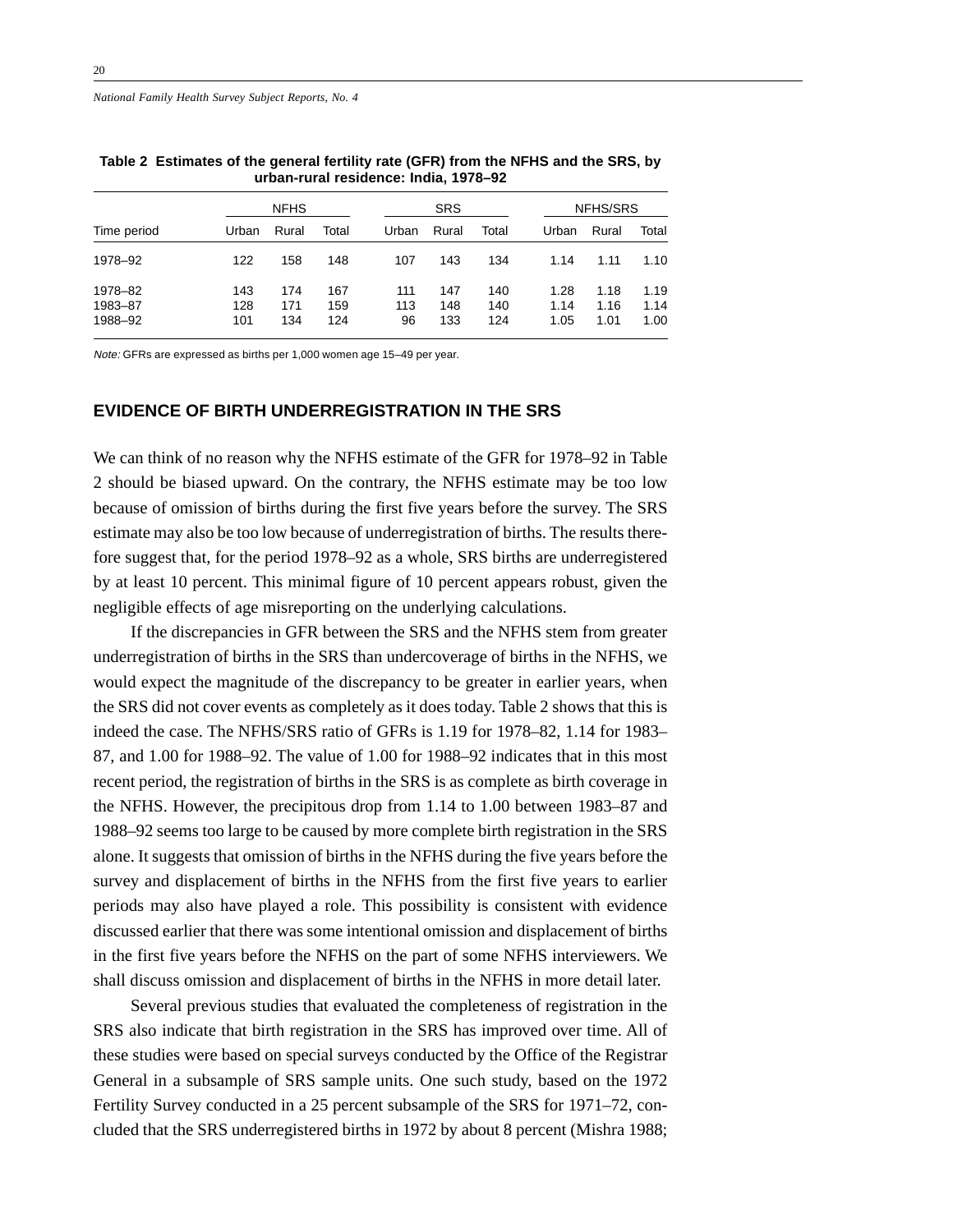see also RGI 1976; 1983). Two subsequent inquiries concluded that the SRS underregistered births by 3.2 percent in 1980–81 and by 1.8 percent in 1985 (RGI 1984; 1988). Taken together, these studies also indicate that completeness of birth registration in the SRS has been improving, although not as much as our own analysis indicates.

If underregistration in the SRS was a problem in earlier years, we would expect the problem to be somewhat worse in urban areas than in rural areas, because of wellknown difficulties of completely enumerating persons and events in urban areas. Table 2 confirms this expectation. The urban-rural differences are not large, however, perhaps because the registration difficulties posed by the population's greater anonymity in urban areas tend to be offset by higher levels of education and a greater need for a birth certificate (e.g., for entering school). For the entire estimation period 1978–92, urban births appear to be underregistered by 14 percent and rural births by 11 percent, relative to the NFHS. (It may seem odd that 14 percent and 11 percent do not bracket the overall figure of 10 percent for urban and rural combined, but this can happen computationally.) The picture is similar but not entirely consistent when we look at component five-year time periods. The urban ratio exceeds the rural ratio for the first and third periods, but not for the second period.

The Registrar General, India, has recently reported sex ratios at birth in the SRS for the period 1981–90 as a whole (RGI 1997). For all India the reported sex ratio at birth is 110. Among 15 major states, the sex ratio at birth is 105 in Andhra Pradesh and Tamil Nadu; 106 in Assam, Orissa, Kerala, and West Bengal; 107 in Karnataka; 108 in Madhya Pradesh; 109 in Maharashtra; and 110 or higher in Bihar, Gujarat, Haryana, Punjab, Rajasthan, and Uttar Pradesh. Sex ratios are highest in the northern states: 112 in Bihar and Uttar Pradesh, 113 in Punjab, 114 in Rajasthan, and 115 in Haryana. The high sex ratios in these northern states indicate substantial underregistration of female births in the SRS during the period 1981–90. If birth registration in the SRS were becoming more complete over time, one would expect the SRS estimates of the sex ratio at birth to be moving in the direction of 105. However, it is not possible to ascertain whether this has been happening because the SRS has not published annual estimates of the sex ratio at birth. The high sex ratio at birth in the SRS for the period 1981–90 constitutes additional evidence of substantial underregistration of births in the SRS in the past.

### **EVIDENCE OF DISPLACEMENT AND OMISSION OF BIRTHS IN THE NFHS**

At several points in earlier sections we noted an apparent deficit of births in the first five years before the NFHS. This deficit could be due to displacement of births from the first to the second five years before the survey, or to omission of births during the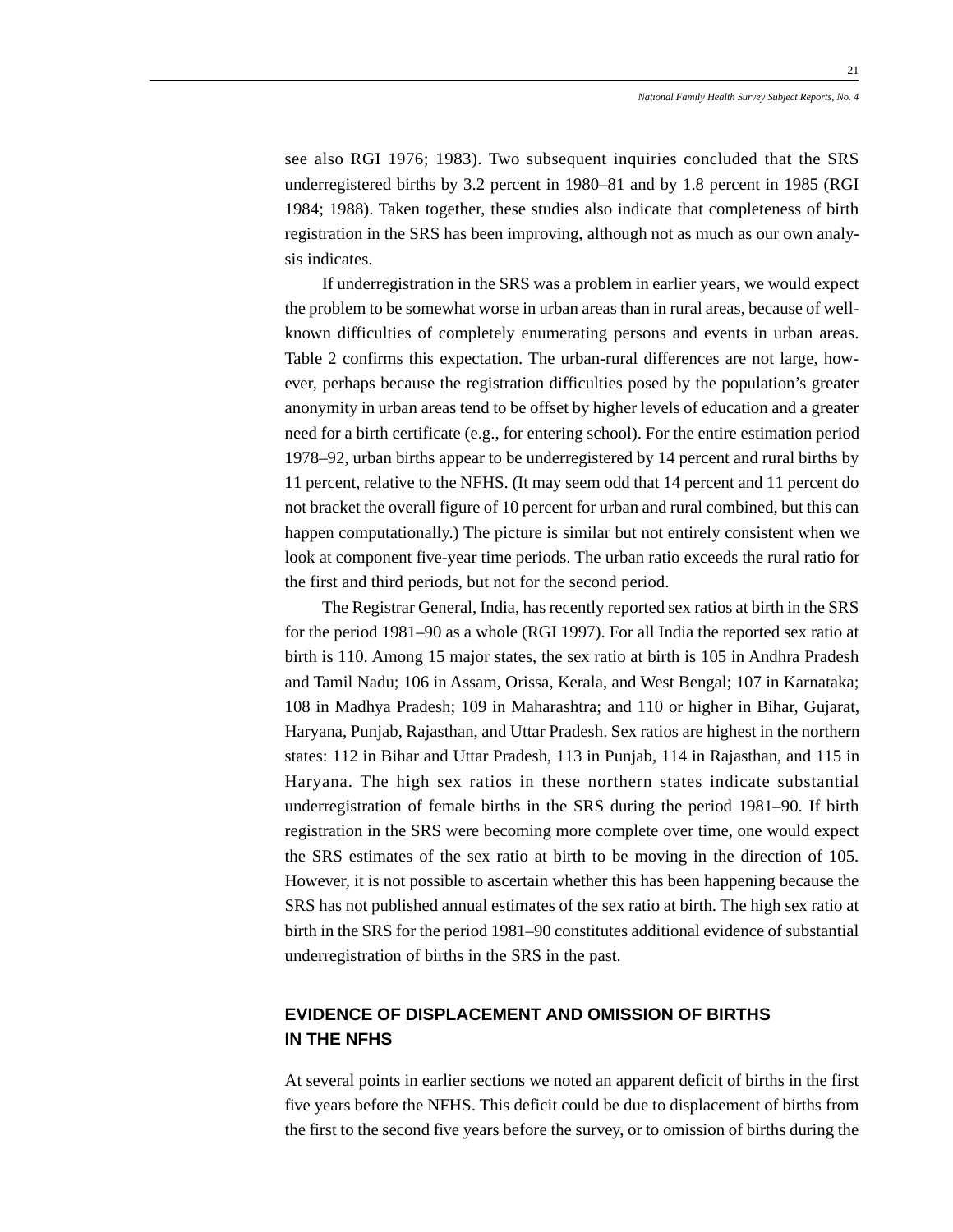first five years before the survey. Some interviewers were undoubtedly motivated to displace or omit births in order to avoid having to ask a large block of questions about children under a cutoff age (approximately age 5).

If interviewers consciously displace births from time to time to avoid having to ask a block of questions, an obvious way to do it would be to report a child of age 4 as age 5, and to do this on both the household interview and the individual interview to be consistent and thus avoid detection. The result would be a noticeable deficit of children at age 4 and a noticeable surplus at age 5. It would show up in the age distribution as a downward spike in the fifth year before the survey and an upward spike in the sixth year before survey. This is indeed indicated by Figure 2. The twospike pattern is still present but less noticeable in the NFHS-derived CFR(35) and GFR trends in Figures 3 and 6. Overall, these results suggest that some intentional displacement occurred. As mentioned earlier, however, some of the surplus at age 5 may be due instead to a simple digit preference for age 5 on the part of respondents.

There may also be some unintended displacement. Children about to reach a birthday in one or two months may tend to be rounded up to the next age in completed years, especially by persons who do not recall the exact birth dates and ages of their children. For example, children whose true ages are 2 years and 11 months might be reported as age 3 in a substantial percentage of cases. If this kind of upward rounding of ages occurred, there would be displacement of births from the first five years into the second five years before the survey, but without downward and upward spikes in the fifth and sixth years before the survey.



**Figure 6 General fertility rates from the NFHS and the SRS: India, 1978–92**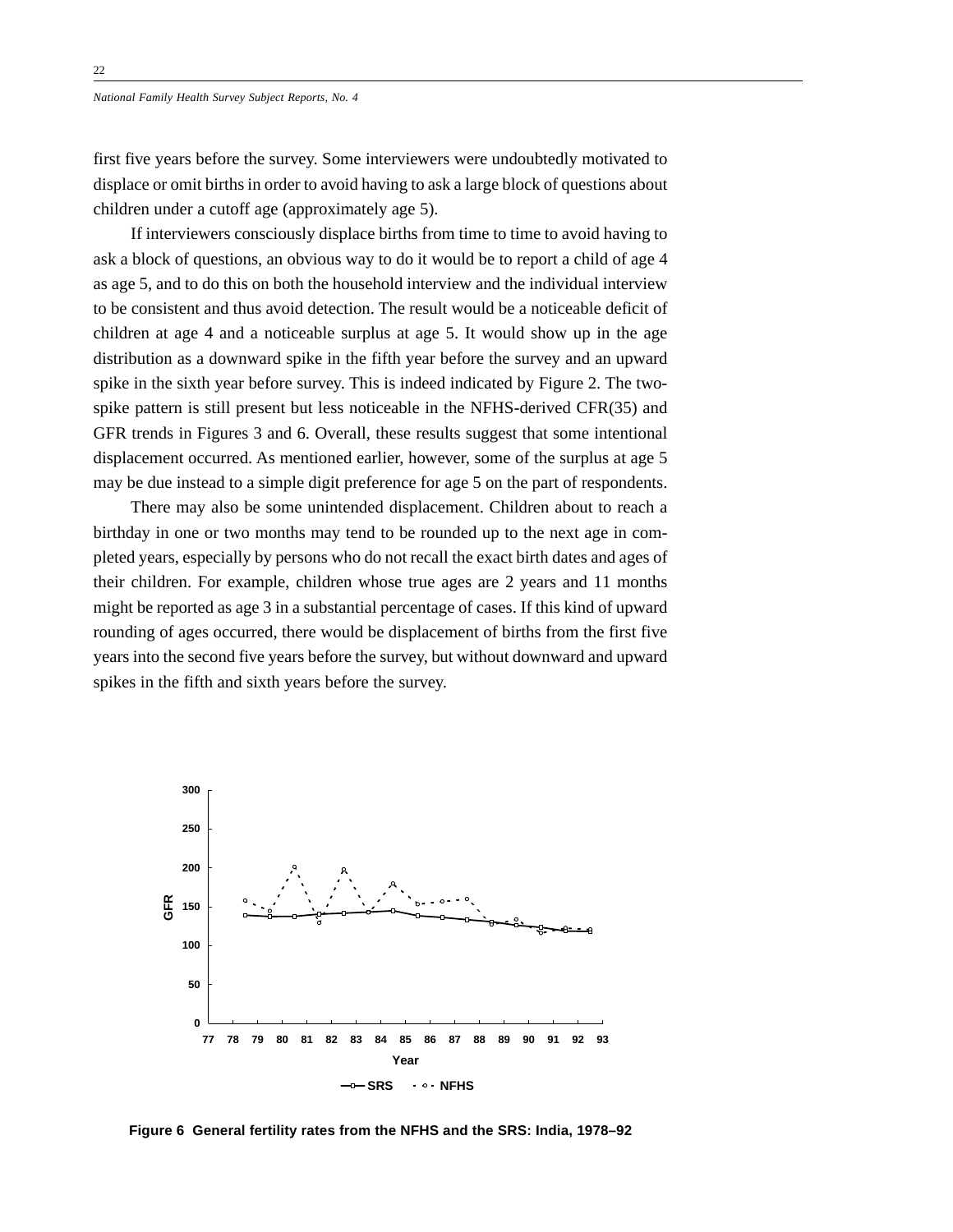It is also likely that another kind of unintentional displacement, resulting from heaping on age 10 but not on age 15 (as seen in Figure 2), has tended to inflate fertility estimates in the third five years before the survey. In effect, this pattern of age heaping shifts births from the second five years before the survey to the third five years before the survey, but not from the third five years before the survey to the fourth five years before the survey. The result is a bunching of births in the third five years before the survey.

In Table 2, moving backward over time, the NFHS/SRS ratios of GFRs increase from 1.00 to 1.14 to 1.19 over three five-year periods before the survey. The value of 1.14 for the second period seems too large to be explained by only displacement of births, inasmuch as the displacement from the first five years to the second five years is balanced to some extent by the displacement from the second five years to the third five years. This is additional evidence that some interviewers omitted a birth from time to time in the first five years before the survey to lighten their workload. The ratio of 1.00 for the first five years before the survey indicates that the combined effects of displacement and omission in the NFHS are balanced by an equal extent of underregistration of births in the SRS during the same period.

In the NFHS there appears to be little omission of births by respondents (as opposed to interviewers). This is indicated by an examination of the trend in the estimated sex ratio at birth during the 20 years preceding the survey. If respondents were omitting births, female births would be more likely to be omitted than male births, given the high degree of preference for sons in India, and the distortion would become worse further back in time. But in the NFHS the sex ratio at birth is virtually constant over this 20-year period. It becomes heavily male only when one goes back more than 20 years. In the absence of large-scale sex-selective abortion, the sex ratio at birth is biologically determined and should be in the range of 105 to 107 male births per 100 female births. In the NFHS the sex ratio at birth is 106.3 males per 100 females in 1987–91, 106.3 in 1982–86, 106.6 in 1977–81, 106.6 in 1972–76, and 112.0 in 1971 or earlier (IIPS 1995, 325). These results indicate that, if significant numbers of births were missed in the NFHS during the 20 years before the survey, it is not because respondents did not report them. It is because interviewers who wanted to lighten their workload intentionally omitted some births during the first five years before the survey. The results indicate that such intentional omissions, to the extent that they occurred, were random with regard to sex. That is, an interviewer was no more likely to omit a female birth intentionally than a male birth.

### **FERTILITY TRENDS IMPLIED BY CONTRACEPTIVE USE RATES**

The trend in fertility can also be estimated from a third source of information, contraceptive use rates from family planning service statistics. The Ministry of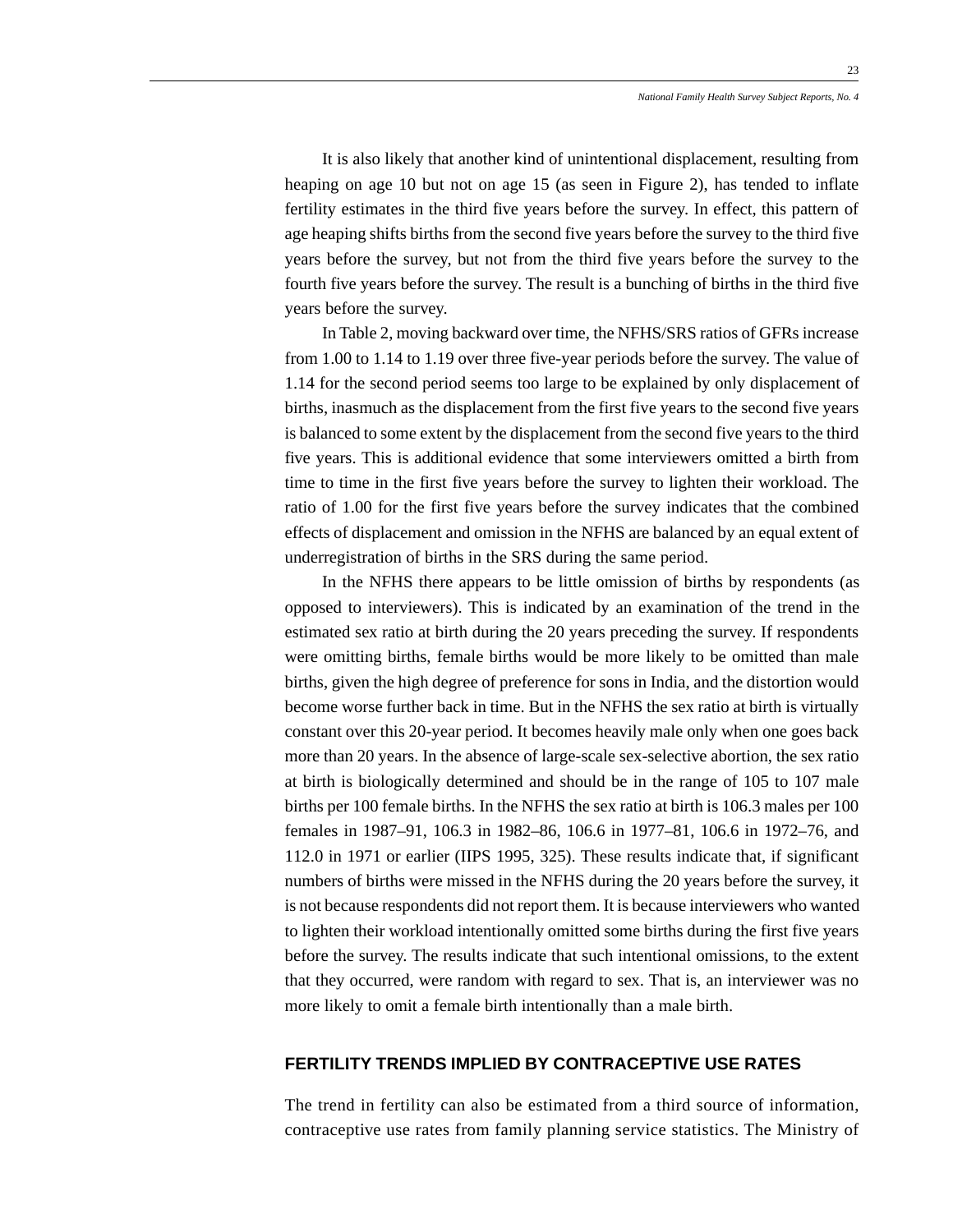Health and Family Welfare provides information on couple protection rates (CPRs) among currently married women age 15–49. (See MOHFW 1994 for a discussion of the births-averted methodology that is used to estimate these rates.) In India as a whole, the CPR increased from 23 percent in 1978 to 44 percent in 1992.

The annual series of CPRs can be used to predict total fertility rates using a statistical model based on data from more than 90 countries around the world (Ross and Frankenberg 1993). We use the TFR here because a similar model is not available for the GFR. The model is

$$
TFR = 7.2931 - 0.0700 \text{ CPR} \tag{1}
$$

Despite the fact that other variables known to affect fertility are not included on the right side of this equation, this "international regression line" fits the data remarkably well:  $R^2 = 0.88$ , indicating that the regression line explains 88 percent of the variation in the TFR.

In the original formulation of this model, the acronym CPR denotes the contraceptive prevalence rate, which is the proportion of currently married women age 15– 49 who are using contraception. This is not quite the same as the couple protection rate, which is calculated in a different way. However, in the present analysis we treat these two measures as equivalent and use the acronym to denote the couple protection rate.

Figure 7 compares the trend in TFRs predicted from CPRs with the trends in TFRs estimated from the SRS and the NFHS. The NFHS estimates of the TFR, which are derived by the own-children method, are three-year moving averages of singleyear estimates. The moving averages smooth to some extent irregularities in the singleyear estimates stemming from the misreporting of children's ages and thereby clarify the analysis.

The TFRs estimated from the SRS and the NFHS converge over time much like the GFRs shown in Figure 6. The TFRs predicted from CPRs decline more steeply than the TFRs estimated from the SRS but not as steeply as those estimated from the NFHS. This finding constitutes additional indirect evidence that registration of births in the SRS has improved in recent years, and that the NFHS omitted some recent births and displaced some to previous years.

The TFRs predicted from CPRs are higher than those estimated from either the SRS or the NFHS. Contraceptive users in India rely more heavily on sterilization than do users in other countries (Jain 1996). This implies that a given level of contraceptive use results in lower fertility in India than elsewhere, as sterilization is more effective than other methods. Thus in India the fertility rates predicted from CPRs are probably too high.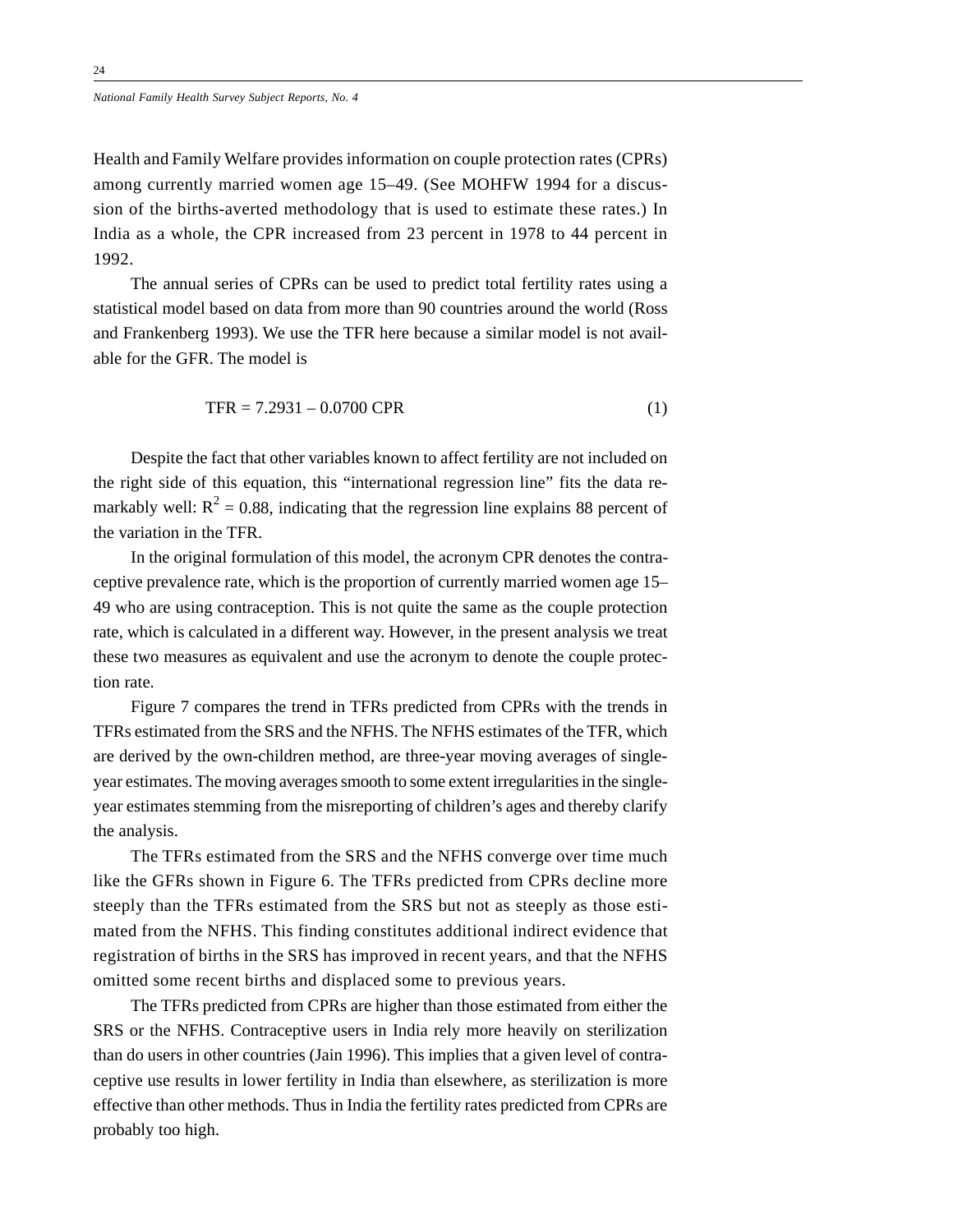

Note: CPR denotes the couple protection rate among currently married women age 15–49, as calculated by the Ministry of Health and Family Welfare from family planning service statistics.



In Figure 7 the difference between the TFR predicted from the international regression line of TFR on CPR and the SRS-derived TFR decreases markedly over time, from about 1.2 children per woman in 1978 to about 0.6 children per woman in 1992. (The slight divergence after 1990 may be due to a change in methodology used by the Ministry of Health and Family Welfare to estimate the CPR.) Part of the decrease is probably due to increases over time in the use of temporary methods, which are less effective than sterilization. However, at the time of the 1992–93 NFHS, sterilization still accounted for 76 percent of all contraceptive use in India, compared with only 14 percent for modern temporary methods (Ramesh, Gulati, and Retherford 1996).

It therefore seems unlikely that increased use of temporary methods can account for much of the convergence of the two curves. Probably the main reason for the convergence is that birth-registration completeness in the SRS improved over time, thereby tending to increase the SRS estimate of the TFR. This conclusion is consistent with evidence we presented in earlier sections that also indicates that the SRS underestimates the speed of fertility decline because of increasingly complete registration of births.

In addition to the international regression line specified by equation (1), two other international regression lines of TFR on CPR are available—from Mauldin and Ross (1991) and from Westoff (1990). They yield TFR trends that are virtually identical to the trend derived from equation (1) and shown in Figure 7. Results from these other two lines are not shown.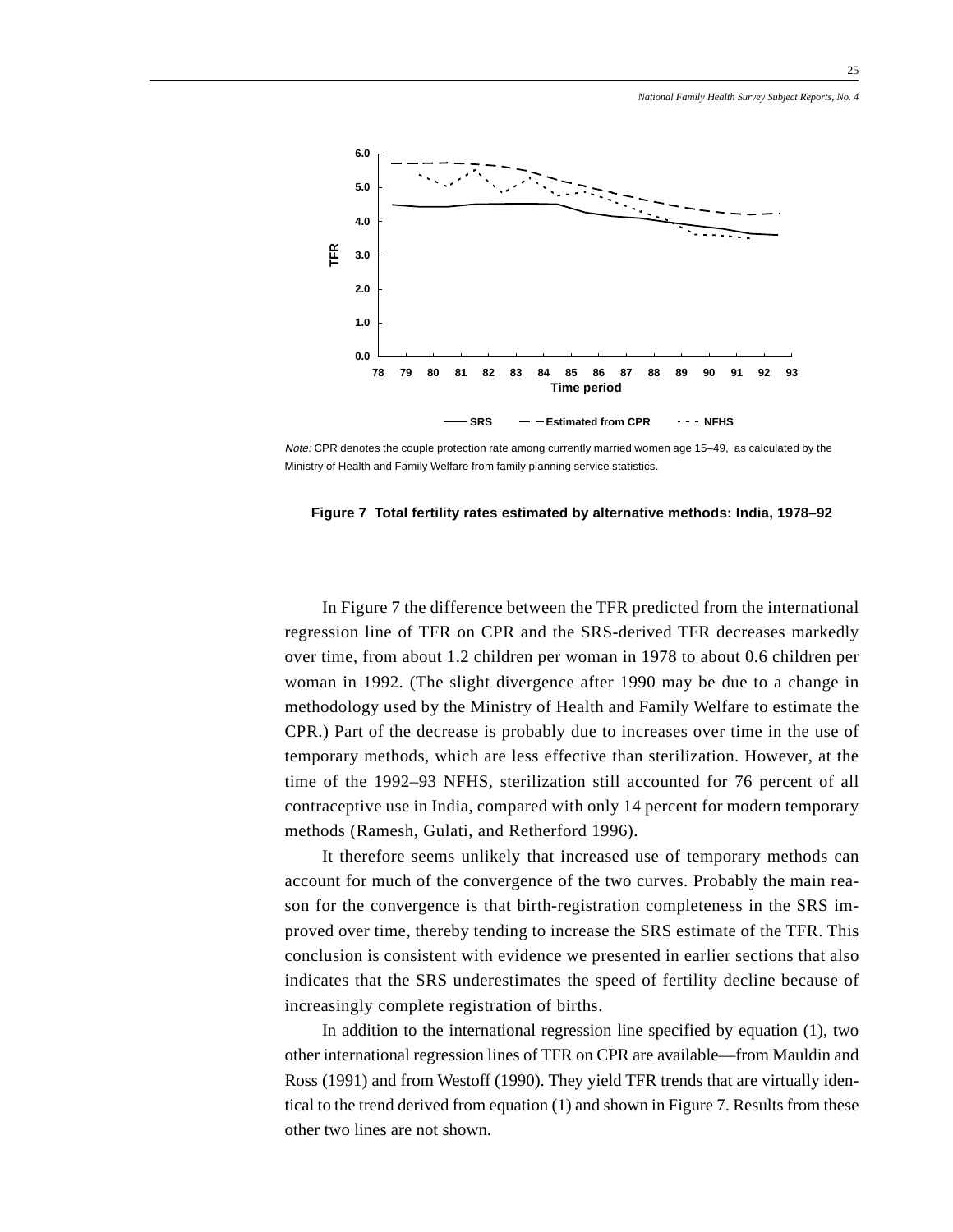## **NFHS/SRS COMPARISONS OF TRENDS IN THE GENERAL FERTILITY RATE FOR STATES**

Figures 8–23 show trends in the GFR for 16 major states, estimated alternatively from the NFHS by the own-children method and from the SRS. The figures are supplemented by Table 3, which shows NFHS/SRS ratios of GFRs for three five-year periods for the same states. Haryana, Maharashtra, Orissa, Uttar Pradesh, and West Bengal show a pattern of discrepancy between the NFHS- and SRS-derived estimates that resembles (roughly) the pattern for all India in Figure 6. In Madhya Pradesh, Punjab, and Rajasthan the NFHS-derived estimates are lower than the SRS-derived estimates during the first five years before the NFHS and higher during the preceding 10 years. In Assam and Karnataka the NFHS-derived estimates tend to be higher than the SRS-derived estimates throughout the entire estimation period, but the magnitude of the difference is much greater for Assam than for Karnataka. Assam and Karnataka are also the states for which the 1980–81 SRS evaluation study observed the highest levels of underregistered births—9 percent and 11 percent, respectively (RGI 1984). The remaining states show still other patterns.

The upward jump in the NFHS-derived GFR curve between the fifth and sixth years before the survey is particularly pronounced in Bihar, Orissa, and Rajasthan. The jump is also quite substantial in Assam, Gujarat, Madhya Pradesh, Punjab, and West Bengal. These results suggest that displacement and omission of births in the NFHS occurred more frequently in those states than in other states. Himachal Pradesh, Karnataka, Kerala, Maharashtra, Tamil Nadu, and Uttar Pradesh do not show an appreciable jump. With the exception of Uttar Pradesh, all states in this latter group have relatively high literacy rates and tend to be generally more advanced than the other states. The GFR curves from the NFHS and the SRS coincide quite closely for Himachal Pradesh, Kerala, and Tamil Nadu.



**Figure 8 General fertility rates from the NFHS and the SRS: Andhra Pradesh, 1978–92**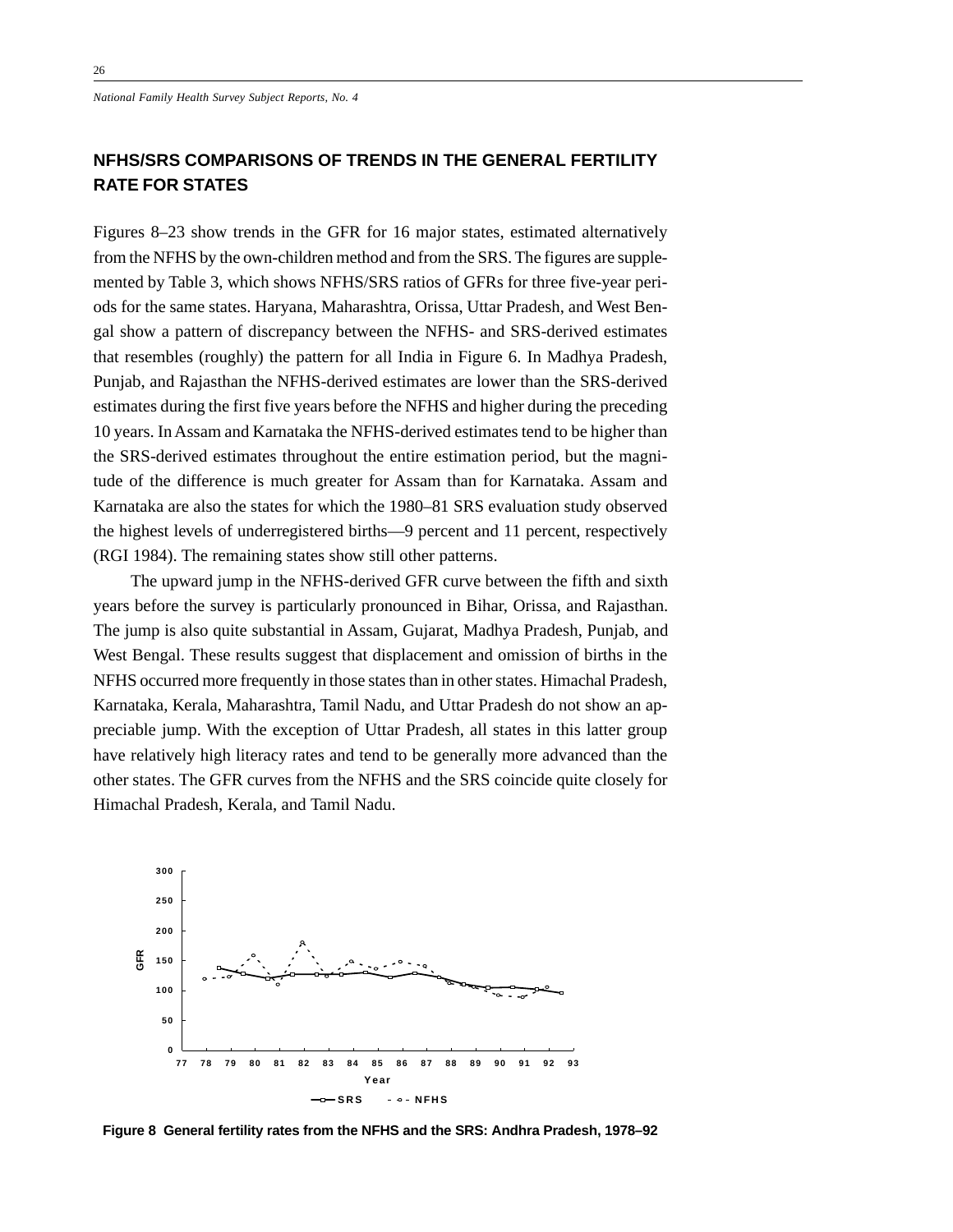*National Family Health Survey Subject Reports, No. 4*



**Figure 9 General fertility rates from the NFHS and the SRS: Assam, 1978–92**



**Figure 10 General fertility rates from the NFHS and the SRS: Bihar, 1978–92**



**Figure 11 General fertility rates from the NFHS and the SRS: Gujarat, 1978–92**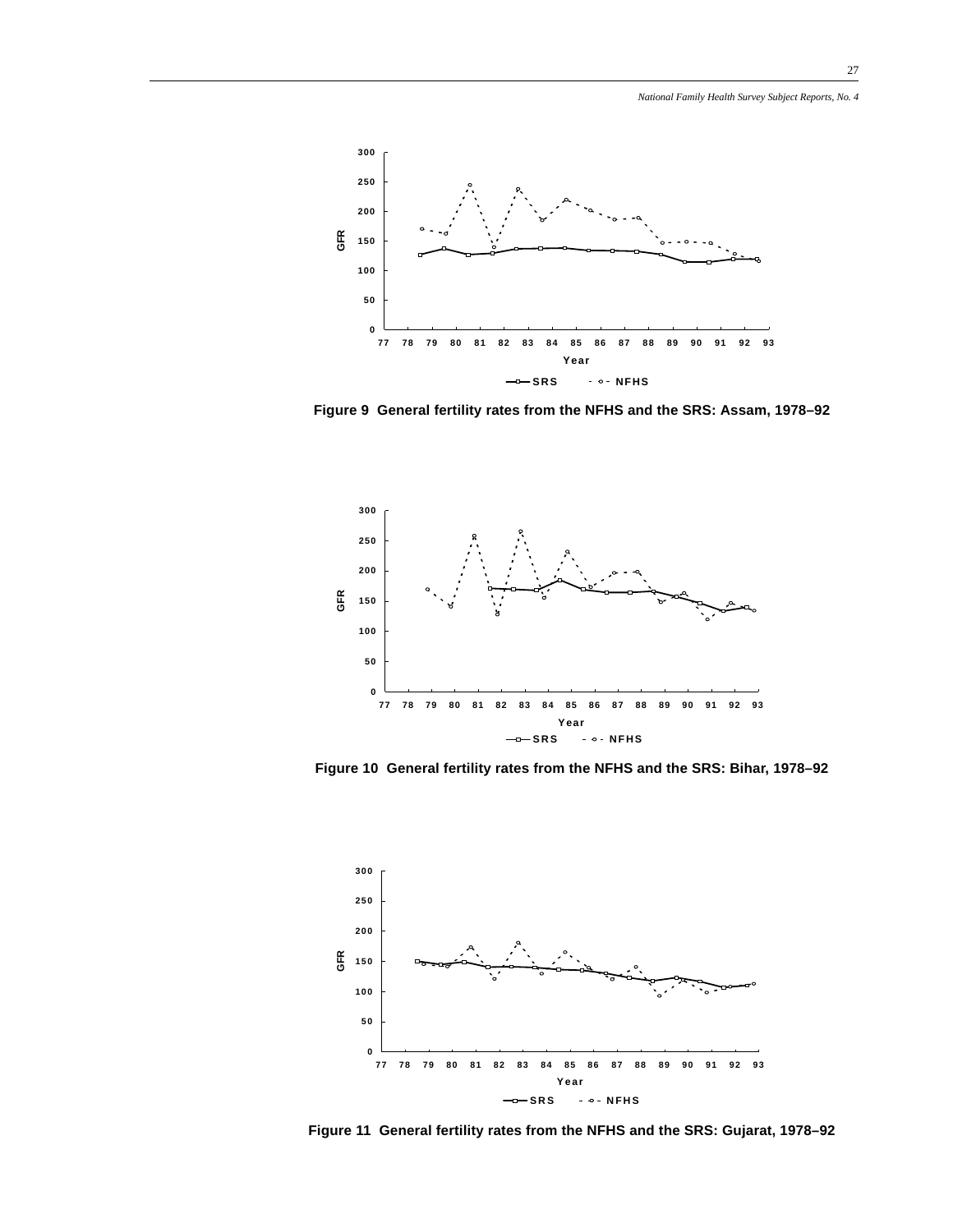*National Family Health Survey Subject Reports, No. 4*



**Figure 12 General fertility rates from the NFHS and the SRS: Haryana, 1978–92**



**Figure 13 General fertility rates from the NFHS and the SRS: Himachal Pradesh, 1978–92**



**Figure 14 General fertility rates from the NFHS and the SRS: Karnataka, 1978–92**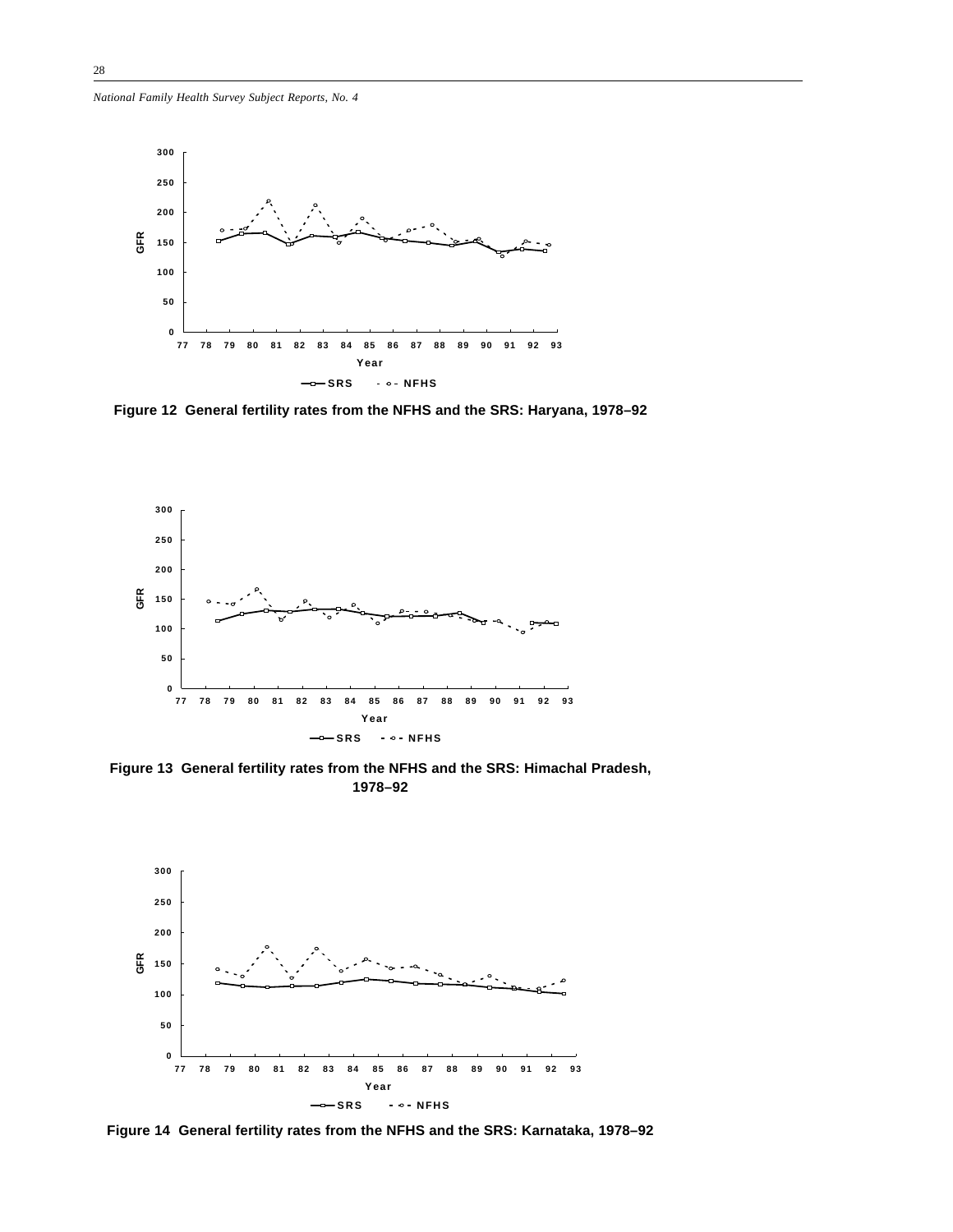

**Figure 15 General fertility rates from the NFHS and the SRS: Kerala, 1978–92**



**Figure 16 General fertility rates from the NFHS and the SRS: Madhya Pradesh, 1978–92**



**Figure 17 General fertility rates from the NFHS and the SRS: Maharashtra, 1978–92**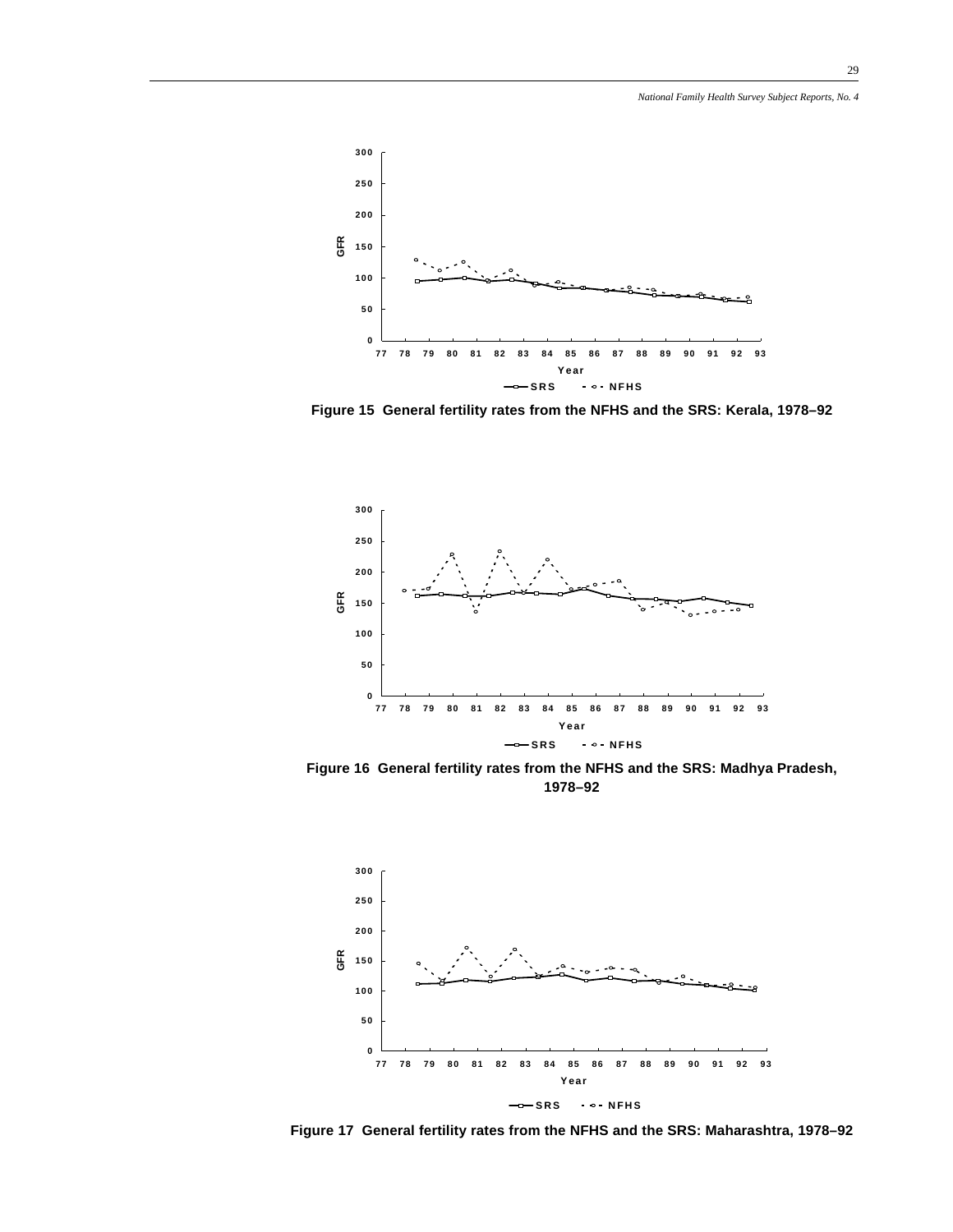*National Family Health Survey Subject Reports, No. 4*



**Figure 18 General fertility rates from the NFHS and the SRS: Orissa, 1978–92**



**Figure 19 General fertility rates from the NFHS and the SRS: Punjab, 1978–92**



**Figure 20 General fertility rates from the NFHS and the SRS: Rajasthan, 1978–92**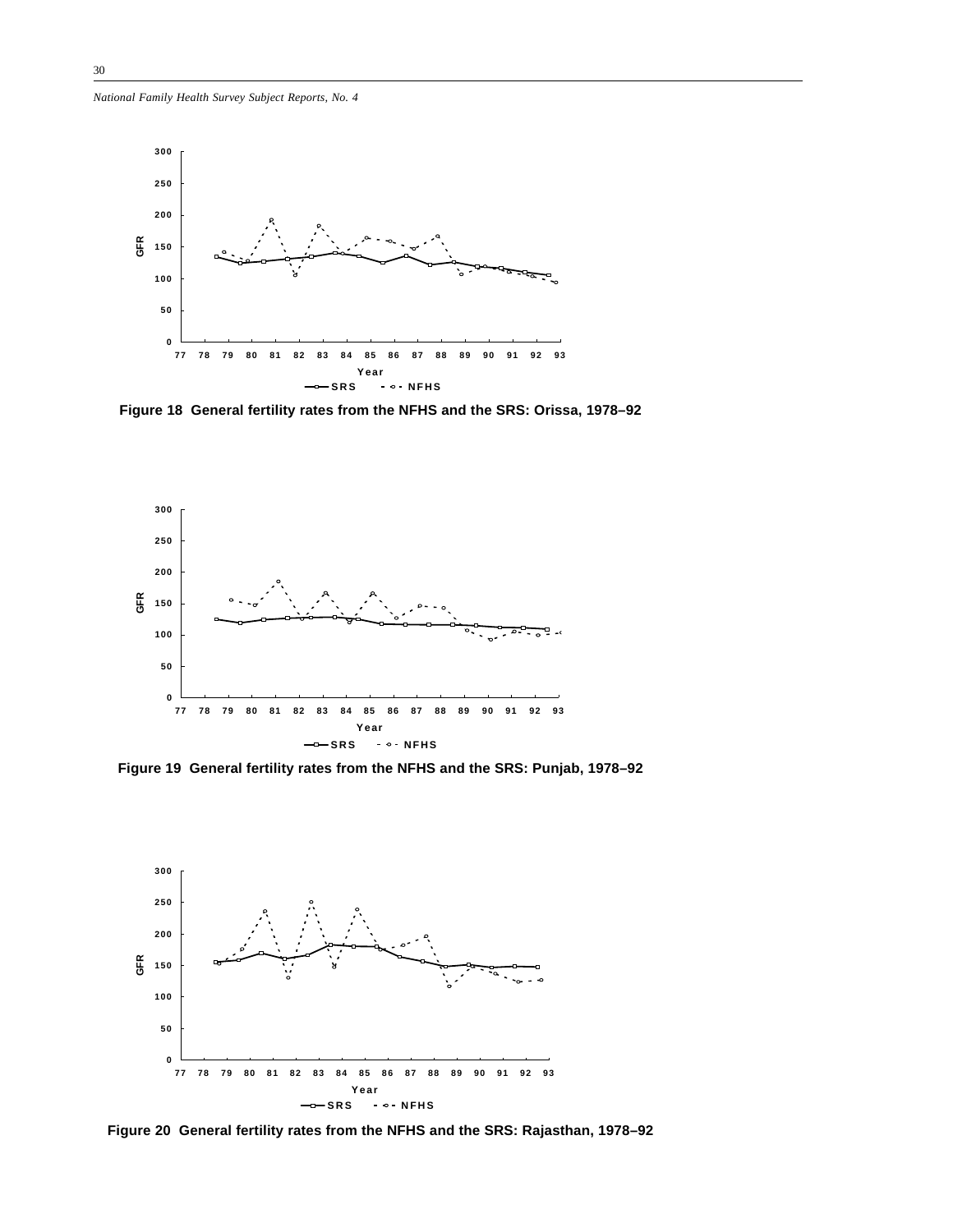

**Figure 21 General fertility rates from the NFHS and the SRS: Tamil Nadu, 1978–92**



**Figure 22 General fertility rates from the NFHS and the SRS: Uttar Pradesh, 1978–92**



**Figure 23 General fertility rates from the NFHS and the SRS: West Bengal, 1978–92**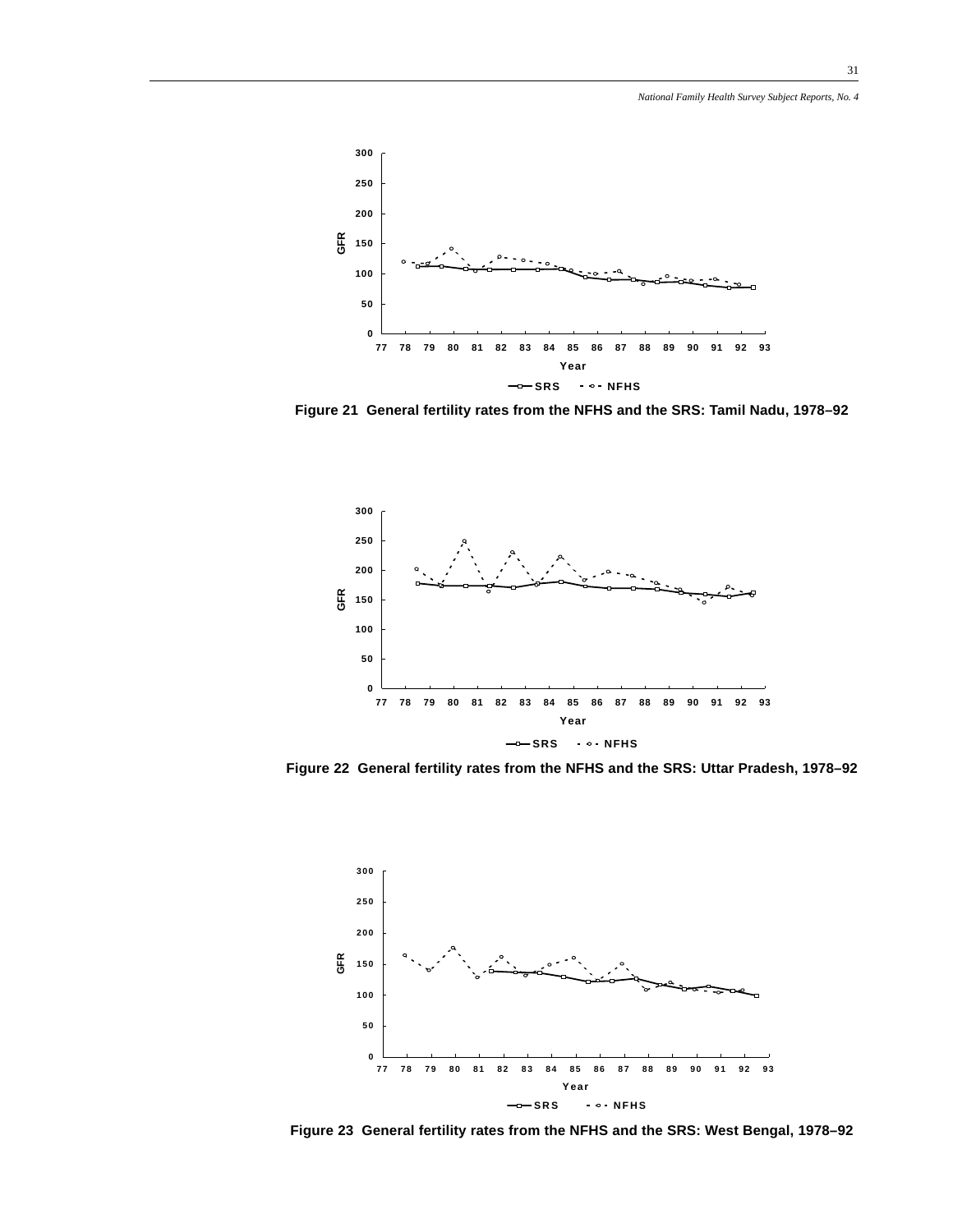| All India and states | 1978-82 | 1983-87 | 1988-92 | 1978-92 |
|----------------------|---------|---------|---------|---------|
| India                | 1.19    | 1.14    | 1.00    | 1.10    |
| Andhra Pradesh       | 1.08    | 1.11    | 0.97    | 1.04    |
| Assam                | 1.46    | 1.45    | 1.15    | 1.34    |
| <b>Bihar</b>         | 1.13    | 1.12    | 0.96    | 1.07    |
| Gujarat              | 1.05    | 1.04    | 0.92    | 0.99    |
| Haryana              | 1.17    | 1.07    | 1.04    | 1.08    |
| Himachal Pradesh     | 1.13    | 1.01    | 0.97    | 1.02    |
| Karnataka            | 1.31    | 1.19    | 1.09    | 1.18    |
| Kerala               | 1.18    | 1.03    | 1.06    | 1.08    |
| Madhya Pradesh       | 1.15    | 1.12    | 0.91    | 1.05    |
| Maharashtra          | 1.25    | 1.11    | 1.03    | 1.12    |
| Orissa               | 1.15    | 1.18    | 0.92    | 1.07    |
| Punjab               | 1.25    | 1.16    | 0.90    | 1.09    |
| Rajasthan            | 1.17    | 1.09    | 0.88    | 1.04    |
| Tamil Nadu           | 1.12    | 1.12    | 1.08    | 1.10    |
| Uttar Pradesh        | 1.17    | 1.11    | 1.01    | 1.09    |
| West Bengal          | 1.12    | 1.12    | 1.00    | 1.10    |

**Table 3 NFHS/SRS ratios of estimates of the general fertility rate, by state: 1978–92**

Peaks in the NFHS-derived GFR curve in years corresponding to ages 8, 10, and 12 are especially sharp in Assam, Bihar, Madhya Pradesh, Orissa, Rajasthan, and Uttar Pradesh. Greater age heaping in these states is not surprising, given their relatively low rates of literacy.

Overall, there is considerable variation among the states. Evidently the various problems with the data, both from the NFHS and the SRS, vary in intensity from state to state. It should also be noted that, at the state level, the NFHS estimates of fertility for years before the survey may be biased slightly by selective migration in and out of states. This problem does not arise at the national level, however, because international migration is negligible in comparison with India's total population.

### **WHAT DO THE COMPARISONS TELL US?**

Taken together, the various pieces of evidence indicate three main reasons why the fertility estimates from the NFHS are progressively higher than those from the SRS as one moves backward in time over the period 1978–92. They are: first, a higher rate of underregistration of births in earlier years of the SRS; second, backward displacement of births in the NFHS; and, third, omission of births in the NFHS in the first, but not in the second or third, five-year period before the survey.

If these explanations are correct, the fertility decline estimated from the NFHS is too steep, and the fertility decline estimated from the SRS is not steep enough. The fertility trend predicted by the trend in contraceptive use provides further evidence that the speed of fertility decline is underestimated by the SRS but overestimated by the NFHS.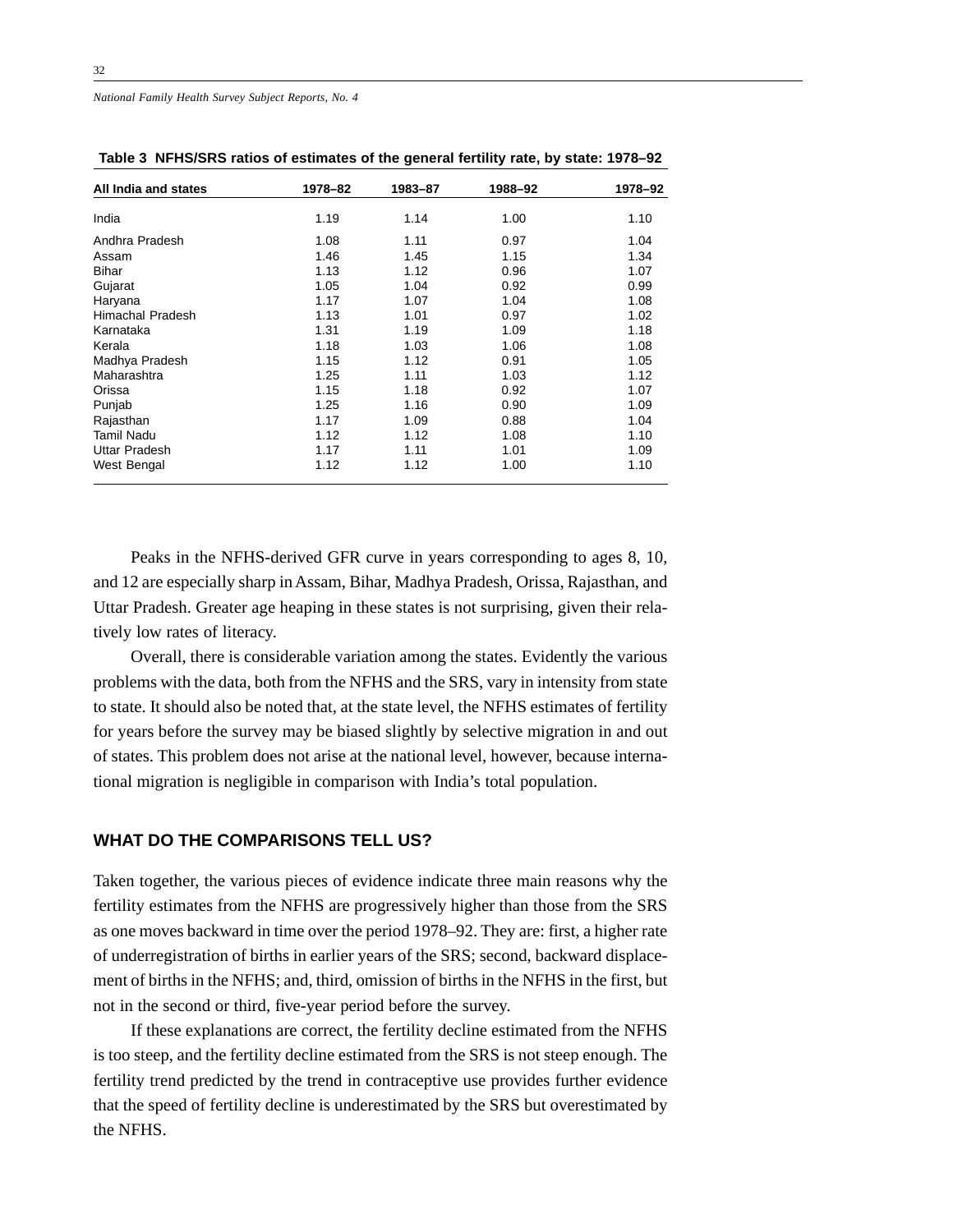The general fertility rate estimated from the NFHS for 1988–92 appears to be too low, yet it is identical to the GFR estimated from the SRS for the same period. This result suggests that the SRS underregistered births during that period to the same extent that the NFHS displaced and omitted births. The true level of fertility during 1988–92 was probably somewhat higher than indicated by either the SRS or the NFHS.

The NFHS estimated the general fertility rate for the period 1978–92 at 148 births per 1,000 women age 15–49. We estimated the number of births used to calculate this rate by reverse-surviving children age 0–14 at the time of the survey back to births. We found no heaping of children's ages on age 15, which suggests that few births were shifted from those 15 years back to an earlier period. This result means that the general fertility rate estimated for the full 15-year period should be affected little, if at all, by displacement of births. The rate is undoubtedly somewhat too low, however, because of the omission of births during the most recent five-year period.

Nevertheless, the NFHS estimate of the general fertility rate for the full 15-year period is 10 percent higher than the SRS estimate. This suggests that the SRS underregistered births during that period by at least 10 percent. This level of underregistration is considerably higher than indicated by earlier evaluation studies conducted by the Office of the Registrar General. This finding, together with the finding that the NFHS/SRS ratio of GFRs converges to unity in the most recent fiveyear period, suggests that birth-registration completeness in the SRS has improved much more sharply over time than previously thought.

The comparisons also indicate that the curve of fertility by woman's age tends to be shifted to the right—that is, to older ages—in the SRS, relative to the NFHS. The main cause of this relative shift appears to be greater misreporting of ages in the SRS than in the NFHS.

Our analysis also examined individual states. Discrepancies between the NFHS and the SRS in estimated fertility trends tend to be smaller in states with higher literacy rates, reflecting better data quality in those states.

### **ACKNOWLEDGMENTS**

We thank P. N. Mari Bhat, Norman Y. Luther, K. S. Natarajan, K. B. Pathak, B. M. Ramesh, O. P. Sharma, S. K. Sinha, and V. S. Swamy for their helpful comments. We also thank Judy Tom for computer programming assistance and Sandra Ward and Sidney B. Westley for editing and production assistance. The United States Agency for International Development (USAID) provided support for this research. The views presented in this Subject Report are our own and do not necessarily reflect the views of those who provided comments, of USAID, or of the organizations with which we are affiliated.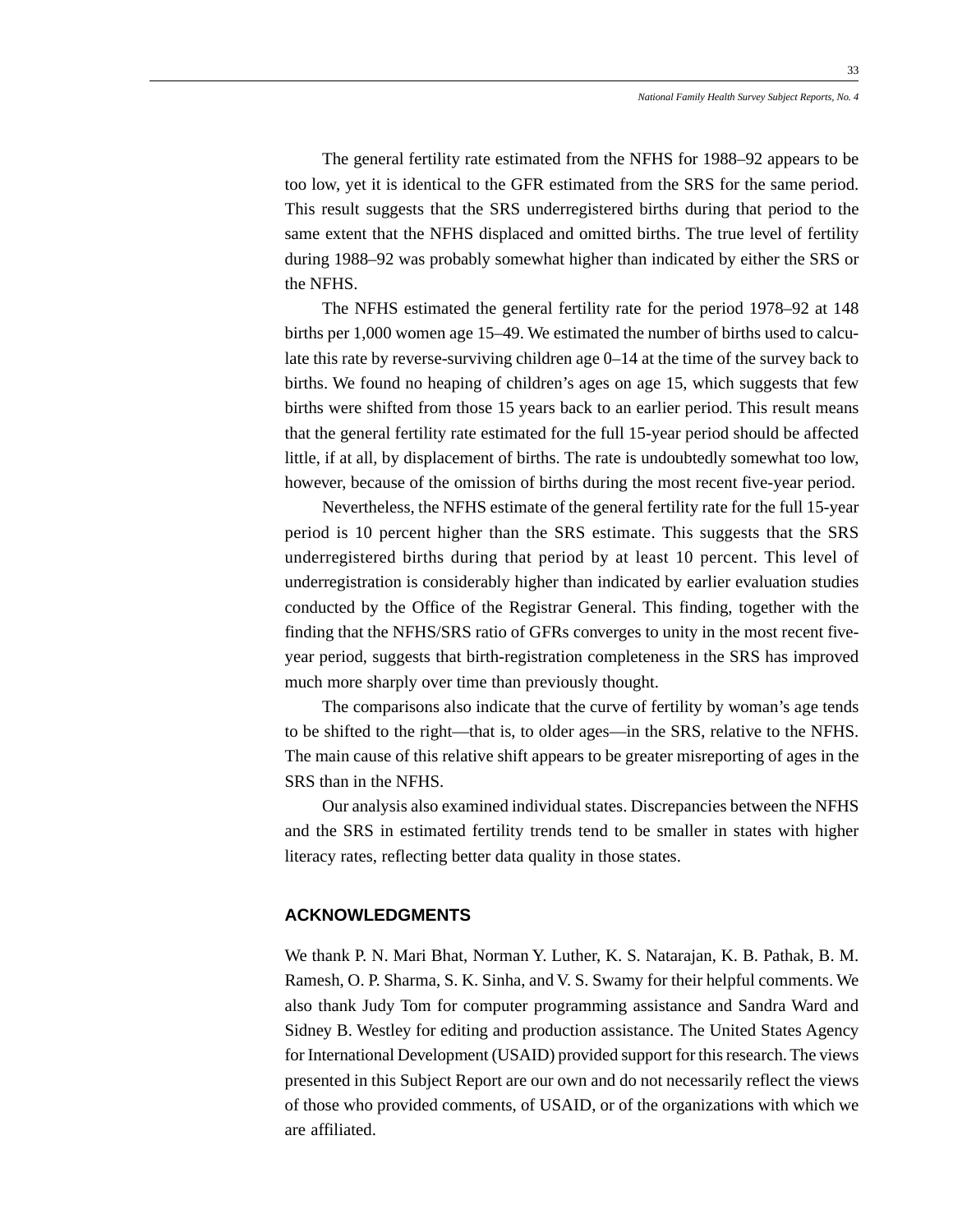### **REFERENCES**

- Arnold, F. 1993. *National Family Health Survey: Data quality.* Unpublished paper. Calverton, Maryland: Macro International.
- Bhat, P. N. Mari. 1995. On the quality of birth history data collected in National Family Health Survey, 1992–93. *Demography India* 24(1): 245–58.
- Cho, L.-J., R. D. Retherford, and M. K. Choe. 1986. *The own-children method of fertility estimation.* Honolulu: East-West Center.
- IIPS (International Institute for Population Sciences). 1995. *National Family Health Survey (MCH and family planning): India 1992–93.* Bombay: International Institute for Population Sciences.
- Jain, A. 1996. *Consistency between contraceptive use and fertility estimates for India.* Paper presented at the annual meeting of the Population Association of America, New Orleans, 9–11 May.
- Mauldin, W. P., and J. A. Ross. 1991. Family planning programs: Efforts and results, 1982–89. *Studies in Family Planning* 22(6): 350–67.
- Mishra, V. 1988. *India's stagnated birth rate: A matter of serious concern.* Unpublished paper. Delhi: Institute of Economic Growth.
- MOHFW (Ministry of Health and Family Welfare). 1994. *Family Welfare Programme in India, 1992–93.* New Delhi: Department of Family Welfare, Ministry of Health and Family Welfare.
- Ramesh, B. M., S. C. Gulati, and R. D. Retherford. 1996. *Contraceptive use in India, 1992–93.* National Family Health Survey Subject Reports, No. 2. Mumbai: International Institute for Population Sciences; and Honolulu: East-West Center.
- Retherford, R. D., and I. Alam. 1985. *Comparison of fertility trends estimated alternatively from birth histories and own children.* Papers of the East-West Population Institute, No. 94. Honolulu: East-West Center.
- RGI (Registrar General, India). 1976. *Fertility differentials in India, 1972: Results of the fertility survey in a sub-sample of SRS (1972).* New Delhi: Office of the Registrar General.
- ———. 1983. *Sample Registration System, 1976–78.* New Delhi: Office of the Registrar General.
- ———. 1984. *Report on the intensive enquiry conducted in a sub-sample of Sample Registration System Units (1980–81).* Occasional Paper No. 2 of 1983. New Delhi: Office of the Registrar General.
- ———. 1986. *SRS-based abridged life-tables, 1976–80.* Occasional Paper No. 1 of 1985. New Delhi: Office of the Registrar General.